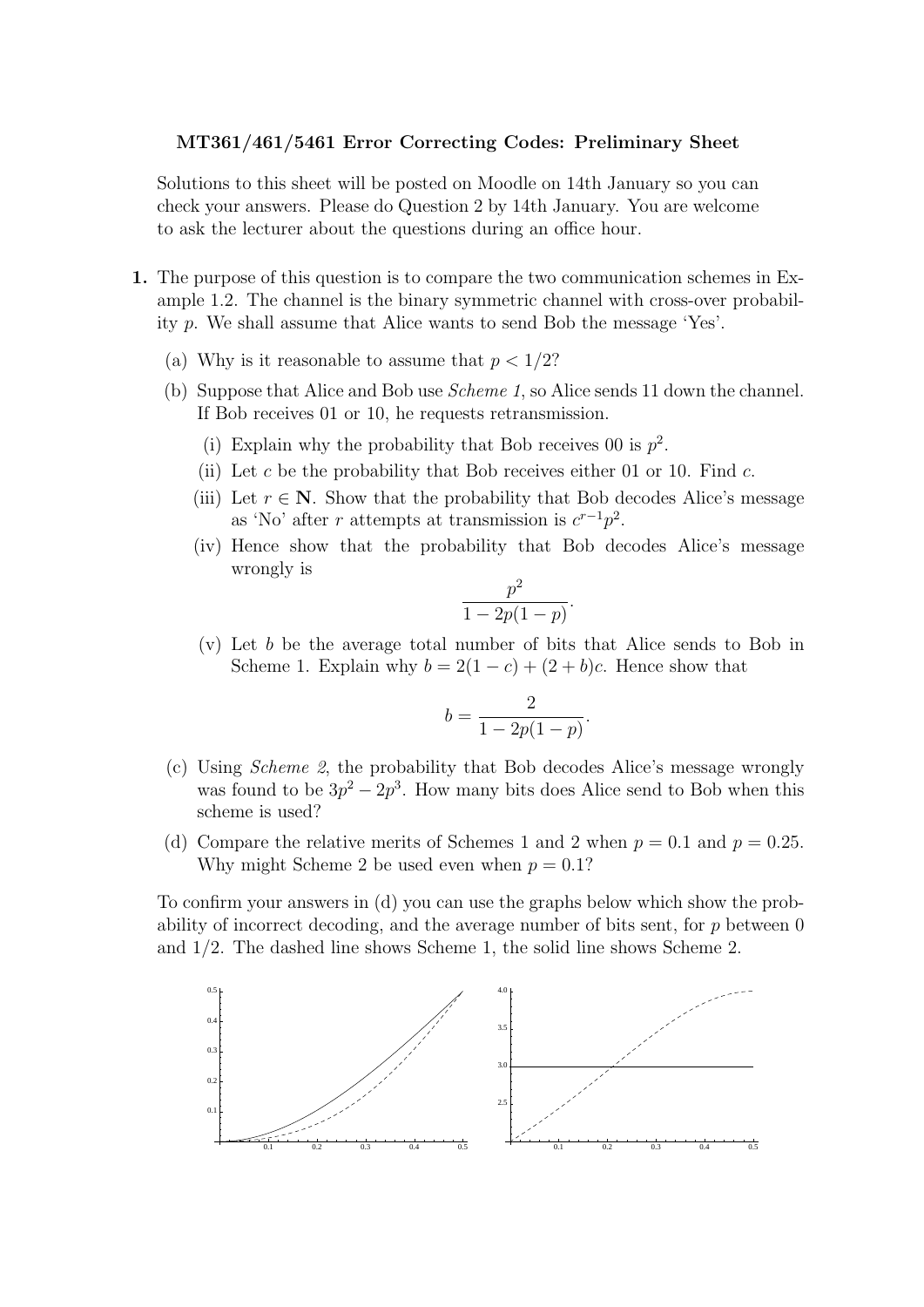2. Let  $\mathbb{Z}_2$  denote the alphabet of binary digits  $\{0,1\}$  with addition modulo 2. So

 $0 + 0 = 0$ ,  $0 + 1 = 1$ ,  $1 + 0 = 1$ ,  $1 + 1 = 0$ .

The square code is the binary code of length 8 with codewords

$$
\{(u_1,u_2,u_3,u_4,u_1+u_2,u_3+u_4,u_1+u_3,u_2+u_4):u_1,u_2,u_3,u_4\in \mathbf{Z}_2\}.
$$

The name comes from the representation of the codewords as a square of four message bits,  $(u_1, u_2, u_3, u_4)$ , surrounded by four check bits.

| $u_1$       | $u_{2}$     |                            |
|-------------|-------------|----------------------------|
| $u_3$       | $u_4$       | $u_1 + u_2$<br>$u_3 + u_4$ |
| $u_1 + u_3$ | $u_2 + u_4$ |                            |

In general, a received word  $(v_1, v_2, v_3, v_4, v_5, v_6, v_7, v_8)$  may usefully be represented by the square diagram

$$
\begin{array}{c|c c c c c c} v_1 & v_2 & v_5 \\ \hline v_3 & v_4 & v_6 \\ \hline v_7 & v_8 & & \end{array}
$$

- (a) Show that 11000011 is a codeword in the square code. Draw it as a square diagram.
- (b) Suppose that Alice sends 11000011 down a noisy channel, and Bob receives 01000011, which he represents by the square

$$
\begin{array}{c|c}\n0 & 1 & 0 \\
0 & 0 & 0 \\
\hline\n1 & 1\n\end{array}
$$

- (i) Explain why Bob knows that an error has occurred in the channel.
- (ii) Suppose Bob assumes that exactly one error has occurred. Explain how he can work out that Alice sent 11000011.
- (c) Assume that the channel behaves as in Question 1. For each of the received words 00100110, 01001100 and 01101110, decide which codeword you think Alice is most likely to have sent.
- (d) Write down the length, size and rate of the square code.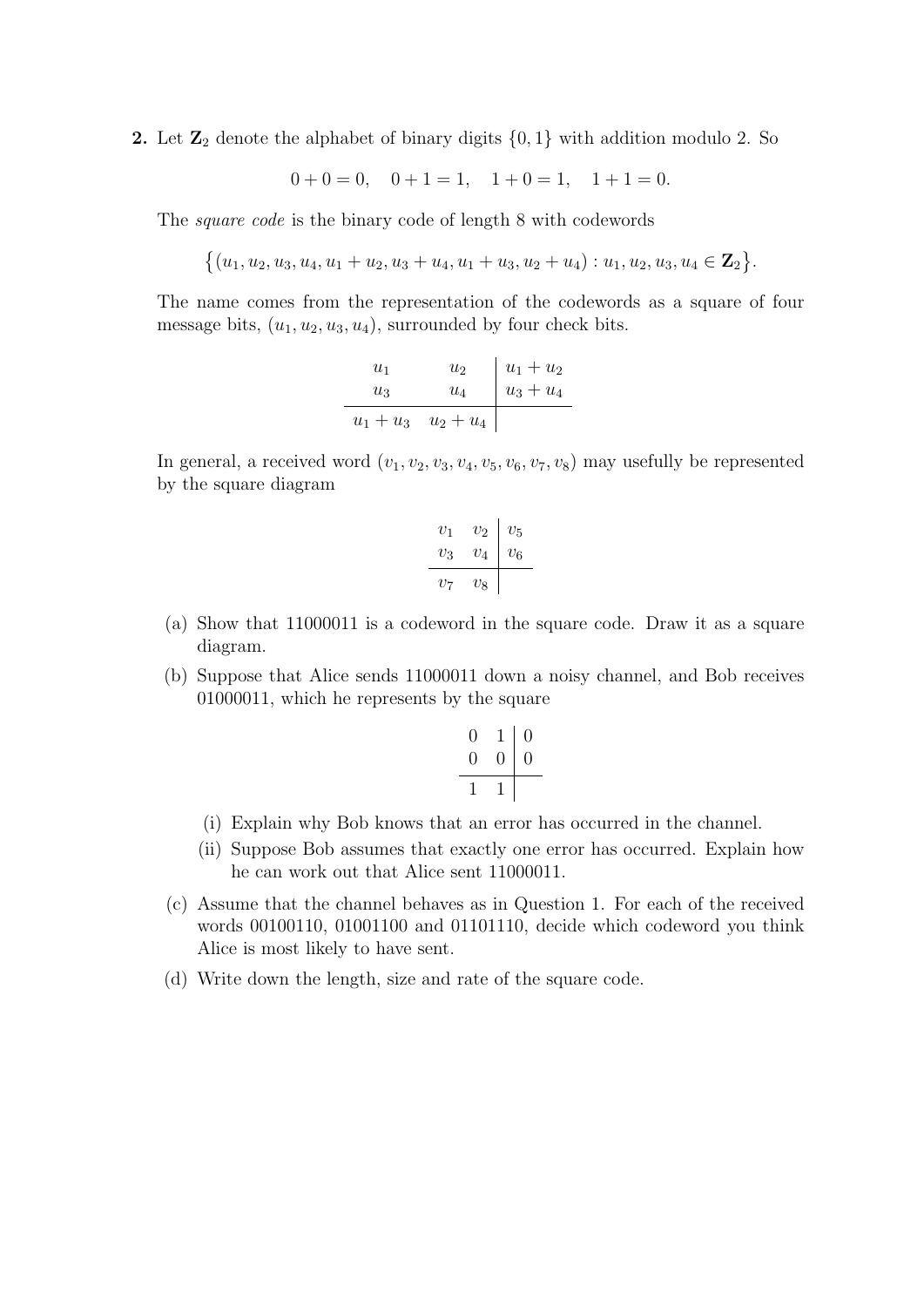### Hand in your answers to Questions 2, 3, 4 and 5.

If you are an MSc or MSci student please also do Question 6. All other questions are optional for everyone. The lecturer will be happy to discuss any of the questions in office hours.

To be returned to McCrea 240 by 11am on Thursday 24th January or handed in at the Thursday lecture.

- **1.** Find all words  $v \in \{0, 1\}^5$  such that  $d(v, 11011) = 3$ .
- 2. Let  $C$  be the binary code with codewords 001, 010, 100 and 111.
	- (a) What are the length and size of  $C$ ?
	- (b) Draw a diagram showing  $\{0, 1\}^3$  making it clear which words lie in C. (For one way to draw  $\{0,1\}^3$ , see page 6 of the lecture notes.)
	- (c) Explain why if a single error occurs when a codeword in  $C$  is sent, the receiver will know that something has gone wrong.
	- (d) What is the probability that when  $001 \in C$  is sent on a binary symmetric channel with cross-over probability  $p$ , a different codeword  $u' \in C$  is received?
- 3. Let C be the code below

$$
00000, \quad 11100, \quad 00111, \quad 11011.
$$

- (a) Decode the received words 00111, 10111 and 11111 using nearest neighbour decoding.
- (b) Give two examples to show that if two errors occur in the channel then nearest neighbour decoding may (i) not give the sent word; (ii) fail. [Hint: 'fail' has a technical meaning: see Definition 2.5.]
- 4. Let  $q \in \mathbb{N}$  with  $q \ge 2$  and let A be the q-ary alphabet  $\{0, 1, \ldots, q-1\}$ .
	- (a) By analogy with Definition 1.6, define a q-ary symmetric channel in which the probability that a sent symbol is incorrectly received is  $p$ . (Be careful!)
	- (b) Draw a diagram like the one on page 7 for the ternary case  $q = 3$ .
- 5. (a) Using the Square Code find an eight question strategy for the Liar Game (see the second exercise on page 8), in which you can write down, in advance, the eight questions you will ask during the game.  $[Hint: in Lecture 4 we turned a nine question strategy for the Liar Game into$ a codes of length 9 and size 16. You need to reverse this process.] Please state your questions so that are intelligible to someone who knows nothing about the Square Code.
	- (b) Give an example of a game where Alice lies exactly once, showing how you deduce her number from her answers to your questions.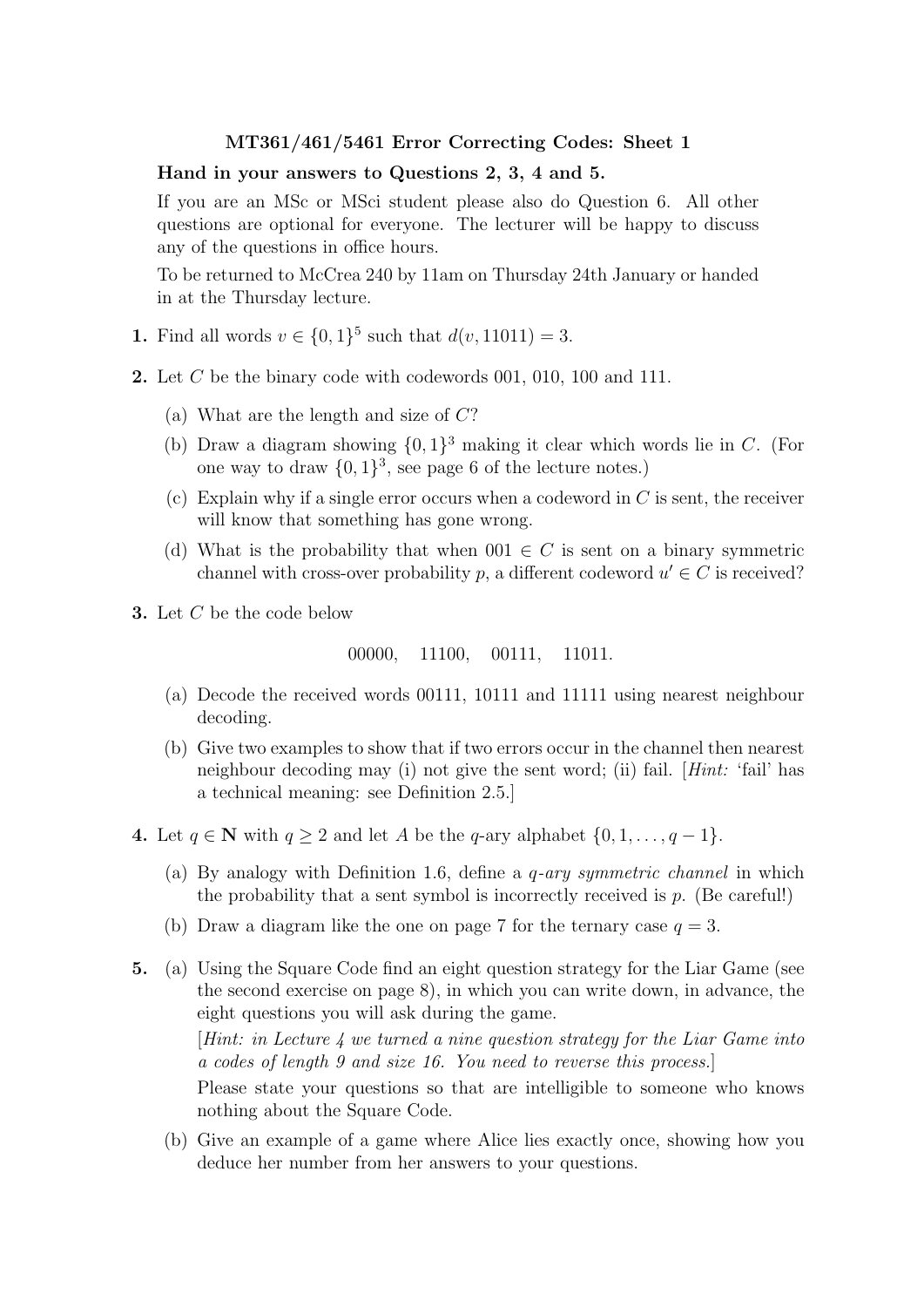- **6.** Suppose that C is a binary code of length 5 such that  $d(u, u') \geq 3$  for all distinct codewords  $u, u' \in C$ . Show that C has size at most 4.
- 7. The purpose of this question is to give a more algebraic proof of the triangle inequality for Hamming distance (proved in lectures in Theorem 2.3). Let A be an alphabet and let  $u, v, w$  be words over A of length n.
	- (a) Let  $i \in \{1, 2, \ldots, n\}$ . Thinking of  $u_i, v_i, w_i$  as words of length 1, prove that

$$
d(u_i, w_i) \leq d(u_i, v_i) + d(v_i, w_i).
$$

- (b) Deduce the triangle inequality by summing the inequality in (a) over all  $i$ .
- 8. I have an important decision 'Yes' or 'No' that I wish to communicate to a friend across a crowded room. I can shout to him up to three times. The probability that he mishears on the first shout is p, and on the second and third it is  $r > p$ . Assume that  $r < 1/2$ .
	- (a) Explain a three shout strategy, making it clear how my friend will decode what he hears.
	- (b) Calculate the probability that the three shout strategy will successfully communicate the message.
	- (c) If  $p = 1/5$  show that the three shout strategy is superior to a single shout if and only if  $r < 1/3$ .
	- (d) ( $\star$ ) Show more generally that there is a function  $f : [0, 1/2] \to [0, 1/2]$  such that three shouts are superior to a single shout if and only if  $r < f(p)$ . Sketch the graph of  $f$ .
- 9. In Lewis Carroll's 'Doublets Game', the aim is to turn one word into another, changing one letter at a time, while staying within the English language.
	- (a) Show that  $d(WARM, COLD) = 4$  and find a solution to the Doublet puzzle starting at WARM and ending at COLD using just 3 intermediate words.
	- (b) Find  $r \in \mathbb{N}$  and English words u and w such that  $d(u, w) = r$  but there is no r-step solution to the Doublet puzzle.
	- (c) Suggest an efficient algorithm for solving Doublet puzzles.
- 10. Do there exist binary words u, v, w of the same length such that  $d(u, v) = 3$ ,  $d(v, w) = 4$  and  $d(w, u) = 6$ ? Now answer the same question for words over the ternary alphabet  $\{0, 1, 2\}.$
- 11. Consider the binary code  $C = \{00, 01\}$  of length 2. Show that, if we take a wrong version of Definition 3.1 in which  $d(u, v) = t$ , rather than  $d(u, v) \leq t$ , then C would be 2-error detecting but not 1-error detecting.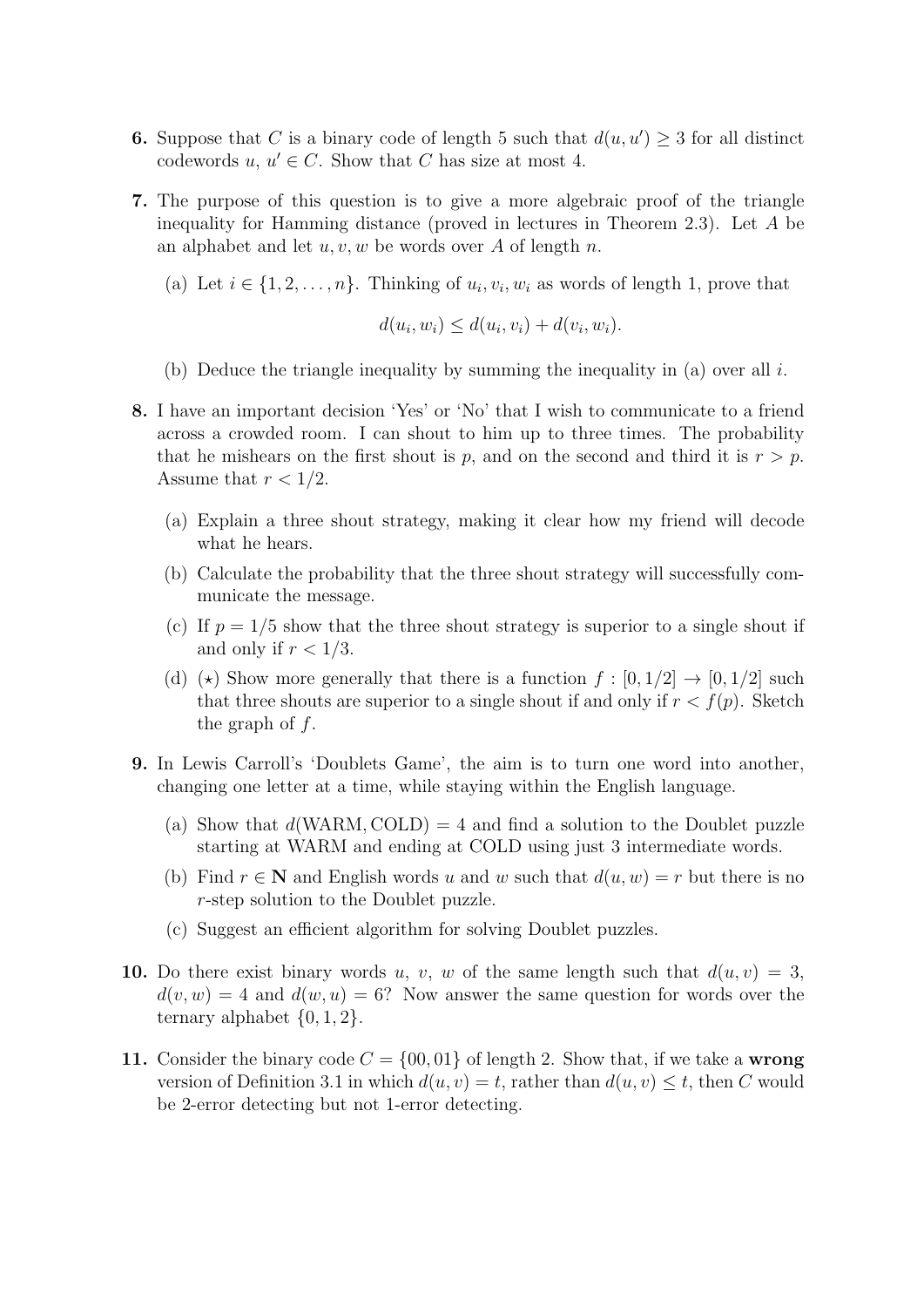#### Hand in your answers to Questions 1, 2, 3, 4 and 6.

If you are an MSc or MSci student please also do Question 10. All other questions are optional for everyone. The lecturer will be happy to discuss any of the questions in office hours.

To be returned to McCrea 240 by 11am on Thursday 31st January or handed in at the Thursday lecture.

- **1.** Let C be a code such that  $d(u, u') \geq 3$  for all  $u, u' \in C$  with  $u \neq u'$ . Arguing directly from Definition 3.1,
	- (a) Show that  $C$  is 2-error detecting;
	- (b) Show that  $C$  is 1-error correcting.

[Hint: your argument should use only the given hypothesis on C: do not assume that C is any particular code. Also please do not use Theorem 4.5.]

- 2. Let A be a q-ary alphabet where  $q \geq 2$ . Let  $m \in \mathbb{N}$  and let C be the repetition code of length 2m over A. Prove Lemma 3.3(iii), that C is  $(m-1)$ -error correcting, but not m-error correcting.
- 3. Let C be the binary code of length 9 seen in Lecture 4 whose codewords are all binary words of the form

$$
(u_1, u_2, u_3, u_4, u_1, u_2, u_3, u_4, e)
$$

where e is chosen to make the total number of 1s in  $(u_1, u_2, u_3, u_4, e)$  even.

- (a) Find codewords  $u, w, u', w' \in C$  such that  $d(u, w) = 3$  and  $d(u', w') = 4$ .
- (b) Let

$$
u = (u_1, u_2, u_3, u_4, u_1, u_2, u_3, u_4, x)
$$
  

$$
v = (v_1, v_2, v_3, v_4, v_1, v_2, v_3, v_4, y)
$$

be codewords in C.

- (i) Show that if  $d(u_1u_2u_3u_4, v_1v_2v_3v_4) = 1$  then  $d(u, v) = 3$ .
- (ii) Show that if  $d(u_1u_2u_3u_4, v_1v_2v_3v_4) \geq 2$  then  $d(u, v) \geq 4$ .
- (iii) Hence find the minimum distance of C.
- (c) Deduce that C is 2-error detecting and 1-error correcting. [You may use Question 1, or Theorem 4.5.]
- 4. Let C be the ternary repetition code of length 6 considered in Example 2.6. Given  $v \in \{0,1,2\}^6$  define the *distance of v from C* to be the minimum of  $d(v, u)$  for  $u \in C$ . What is the maximum possible distance of a word v from C?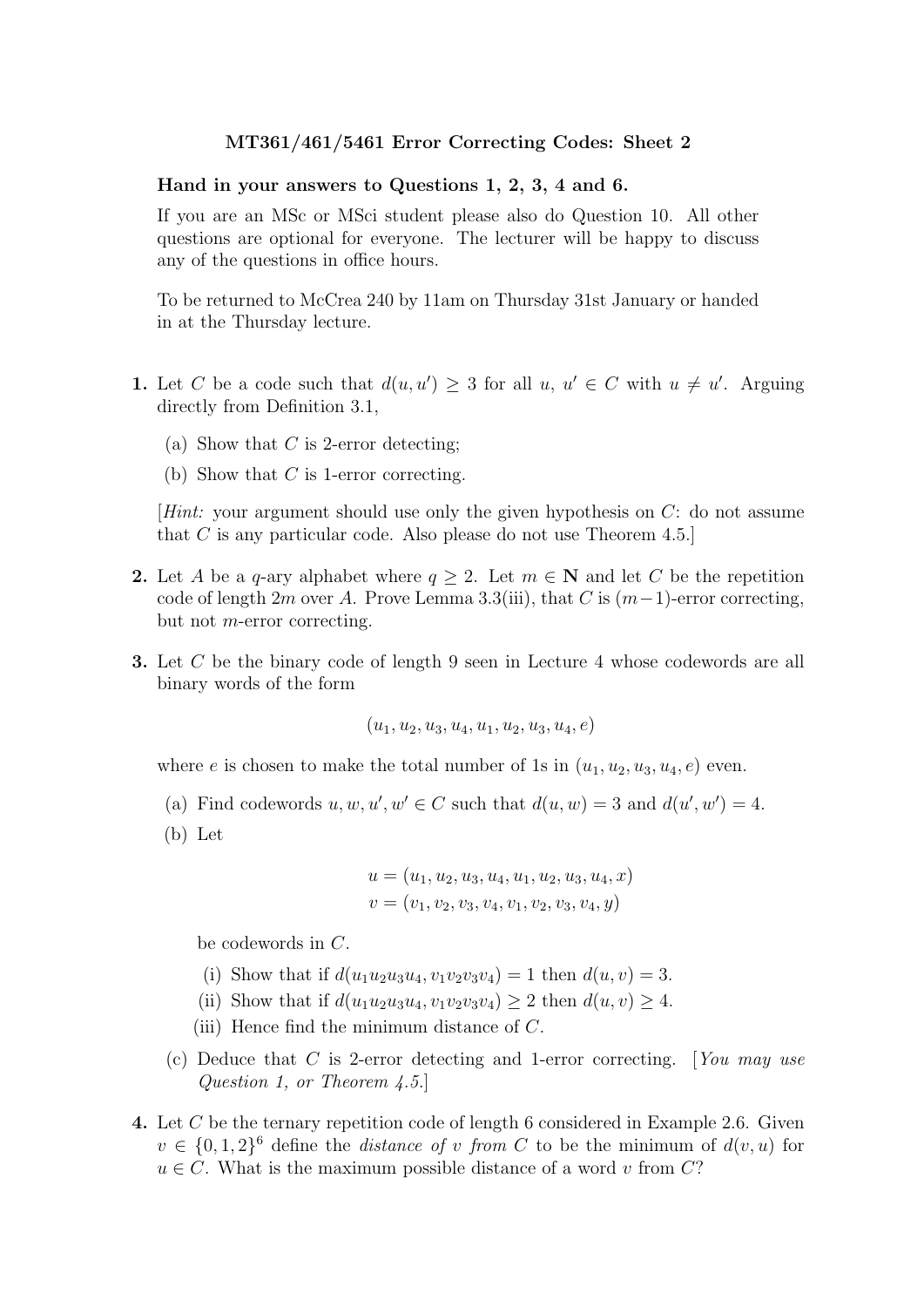5. (a) Which of the following are ISBNs:

1-84628-040-0, 1-84628-400-0, 0-486-68735-X?

- (b) Show that if two unequal adjacent symbols are interchanged when writing down an ISBN then the result is not an ISBN.
- 6. Let  $C$  be a t-error correcting code over the alphabet  $A$ . Suppose that you receive the word  $v \in A^n$  and, after some hunting through the code, you find a codeword  $u \in C$  such that  $d(u, v) \leq t$ . Show that if u is not the sent codeword then at least  $t + 1$  errors have occurred in the channel.
- 7. Let C be the length 12 binary code

$$
C = \{u_1u_2u_3u_4u_1u_2u_3u_4u_1u_2u_3u_4: u_1, u_2, u_3, u_4 \in \{0, 1\}\}.
$$

Show that no matter how many errors occur in the channel, there is always a unique nearest codeword to any received word. (So nearest neighbour decoding never fails for C: of course it might give the wrong answer.)

- 8. Let  $p < 1/2$ . A jury consists of three people. Two of them get the verdict wrong with probability  $p$ , while the third flips a coin to decide. What is the probability that the majority verdict of the jury is correct? Comment on your answer.
- 9. Suppose that Alice wishes to send a message 'Yes' or 'No' to Bo through the binary symmetric channel with crossover probability  $p$ . She sends 'Yes' with probability 3/4 and 'No' with probability 1/4. They agree to use the length 3 binary repetition code, encoding 'Yes' as 111 and 'No' as 000.
	- (a) Find  $P[001$  received | 000 sent] and  $P[001$  received | 111 sent].
	- (b) Hence find P[000 sent | 001 received].
	- (c) Find  $P[111 \text{ sent } | 001 \text{ received}]$ .
	- (d) Show that if  $p > 1/4$  then

 $P[111 \text{ sent } | 001 \text{ received}] > P[000 \text{ sent } | 001 \text{ received}]$ .

and comment on the implications for nearest neighbour decoding.

- 10. (MSc/MSci) Let C be the Reed–Solomon code with alphabet  $\mathbf{F}_5$  defined in Example 2.2(2) of the MSc lecture notes.
	- (a) Show that C is a vector subspace of  $\mathbf{F}_5^4$  and find a basis for C. What is dim C?
	- (b) Suppose that the word  $v = 1312$  is received. Show that  $v \notin C$  and decode v using nearest neighbour decoding.
	- (c) Show that if  $u \in C$  is sent down a noisy channel, and v is received such that  $d(u, v) \leq 2$ , then either  $v = u$  or  $v \notin C$ . What is the maximum t such that  $C$  is *t*-error detecting?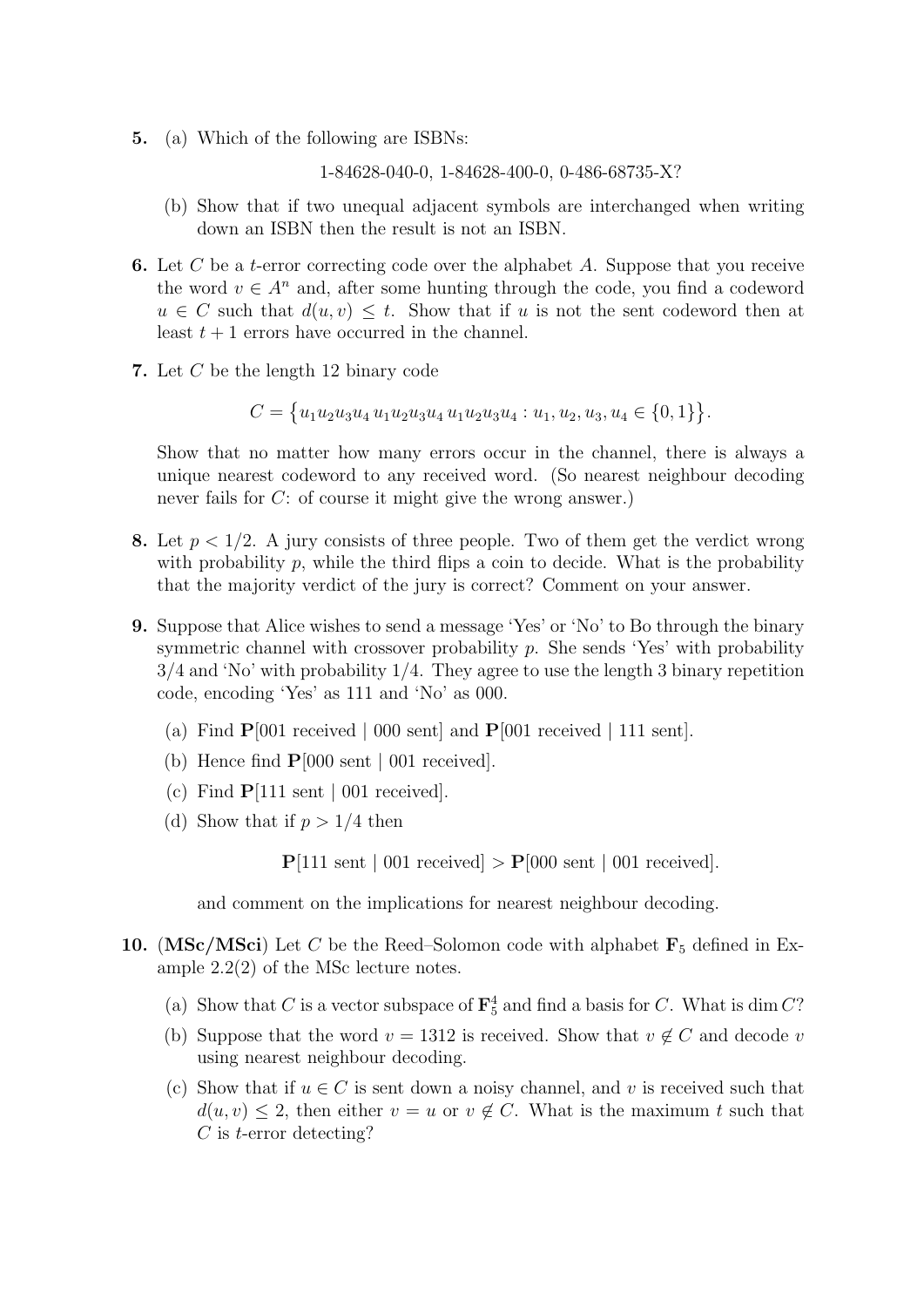#### Hand in your answers to Questions 2, 3, 4 and 5.

If you are an MSc or MSci student please also do Questions 8 and 9. All other questions are optional for everyone. The lecturer will be happy to discuss any of the questions in office hours.

To be returned to McCrea 240 by 11am on Thursday 7th February 2012 or handed in at the Thursday lecture.

1. Let  $C$  be the binary code defined by

$$
C = \{u_1u_2u_3u_4u_1u_2u_3u_4u_1u_2u_3u_4: u_1, u_2, u_3, u_4 \in \{0, 1\}\}.
$$

Find the length, size, rate and minimum distance of C. How many errors can C detect and correct? (Optional but instructive: find a code of the same length and minimum distance of C and strictly greater size.)

- 2. As in Example 2.10, define an *ISBN* to be any word u of length 10 over the alphabet  $\{0, 1, \ldots, 9, X\}$ , where X stands for 10, such that the *check sum*  $\sum_{j=1}^{10} (11 - j)u_j$  is divisible by 11.
	- (a) Suppose that  $u$  is an ISBN and that when written down, a mistake is made in position  $k$ , so the 'received' word is

$$
v=u_1u_2\ldots u_{k-1}su_{k+1}\ldots u_{10}
$$

where  $s \in \{0, 1, 2, 3, \ldots, 9, X\}$  and  $s \neq u_k$ . Compute the difference between the check sums for  $u$  and  $v$ . Hence show that  $v$  is not an ISBN.

[Hint: if  $r, s \in \mathbb{Z}$  are not divisible by a prime p then neither is rs.]

- (b) Explain, with reference to Definition 3.1, why the ISBN code is 1-error detecting.
- (c) Give examples to show that the ISBN code is not 2-error detecting or 1-error correcting.
- **3.** Let C be the code over the ternary alphabet  $\{0, 1, 2\}$  with codewords

0000 0111 0222 1012 1120 1201 2021 2102 2210.

- (a) Decode the received words 1201, 2121, 2222 using nearest neighbour decoding. In each case, write down how many errors must have occurred in the channel if your answer is not the sent word.
- (b) Write down the words in  $B_1(0000)$ . How would these words be decoded using nearest neighbour decoding?
- (c) What is the size of  $B<sub>2</sub>(0000)$ ?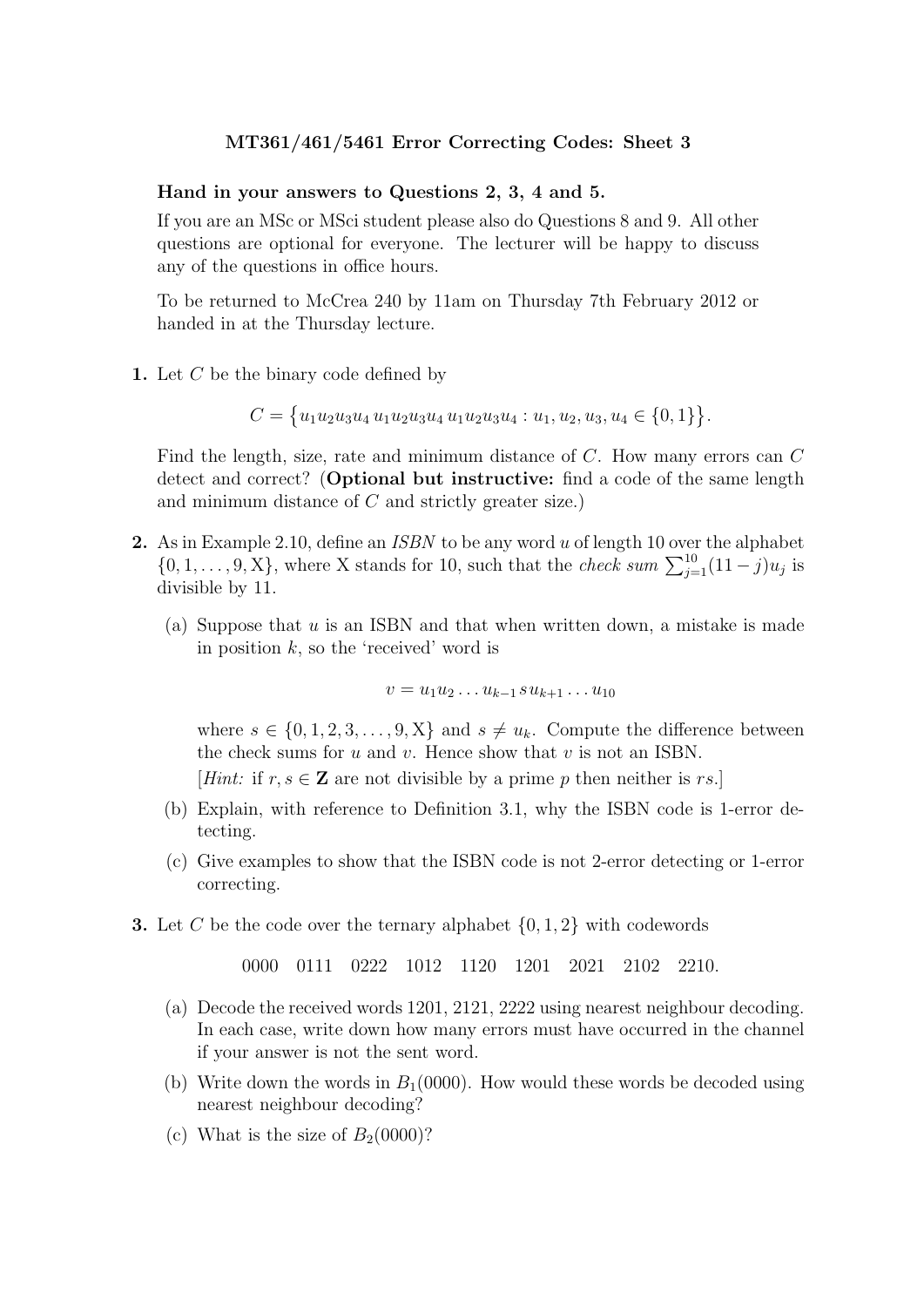- 4. Let u and w be binary words of length  $n$ .
	- (a) Thinking of  $u_i$  and  $w_i$  as words of length 1, explain why

$$
d(u, w) = \sum_{i=1}^{n} d(u_i, w_i)
$$

is true.

- (b) Let  $1 \leq k \leq n$  and let u' and w' be the binary words obtained by flipping the bits in position k of u and w, respectively. Show that  $d(u, w) = d(u', w')$ .
- (c) Let  $1 \leq j \leq k \leq n$ , let u' be the word obtained by swapping the bits in positions i and j of u, and let  $w'$  be the word obtained by swapping the bits in positions i and j of w. Show that  $d(u, w) = d(u', w')$ .
- (d) Give an example to illustrate either (b) or (c).
- 5. Let C a binary code. For each codeword  $u = u_1u_2...u_n \in C$ , let  $D(u)$  be the word of length 2n defined by

$$
D(u) = u_1 u_2 \dots u_n u_1 u_2 \dots u_n.
$$

Let  $D(C) = \{D(u) : u \in C\}$ . Prove that if C is an  $(n, M, d)$ -code then  $D(C)$  is a  $(2n, M, 2d)$ -code.

 $[Hint: please do not assume that C is a repetition code, or any other special type$ of code. The only thing you may assume about  $C$  is that it is a binary code with parameters  $(n, M, d)$ .

- 6. Alice knows a polynomial  $f$  with coefficients in the natural numbers, of unknown degree. Bob can pick any number  $x \in \mathbf{Z}$  and ask Alice to tell him  $f(x)$ . After hearing Alice's answer, Bob may then pick  $y \in \mathbf{Z}$  and ask for  $f(y)$ , and so on. Find a strategy for Bob that will determine  $f$  in as few questions as possible.
- 7. Show that the maximum size of a ternary 1-error correcting code of length 4 is 9.
- 8. (MSc/MSci) Let C be the Reed–Solomon code with parameters  $p = 7, n = 5$ ,  $k = 3$  where polynomials are evaluated at  $0, 1, 2, 3, 4 \in \mathbf{F}_7$ .
	- (a) Using polynomial interpolation, or otherwise, find a codeword  $u \in C$  such that the first three positions of u are  $(1, 0, 4)$ .
	- (b) Suppose that the word  $v = (1, 4, 1, 1, 2)$  is received. Explain why there is at most one codeword within distance 1 of v. Find such a codeword.
- 9. (MSc/MSci) Prof. X is heard to say 'I really can't see the point of using Reed– Solomon codes over the finite field  $\mathbf{F}_{2^8}$ . Since 257 is prime we could just as well work in  $\mathbf{F}_{257}$  and all the operations would be easier because no field theory is required: we just work modulo 257.' Criticize Prof. X's argument.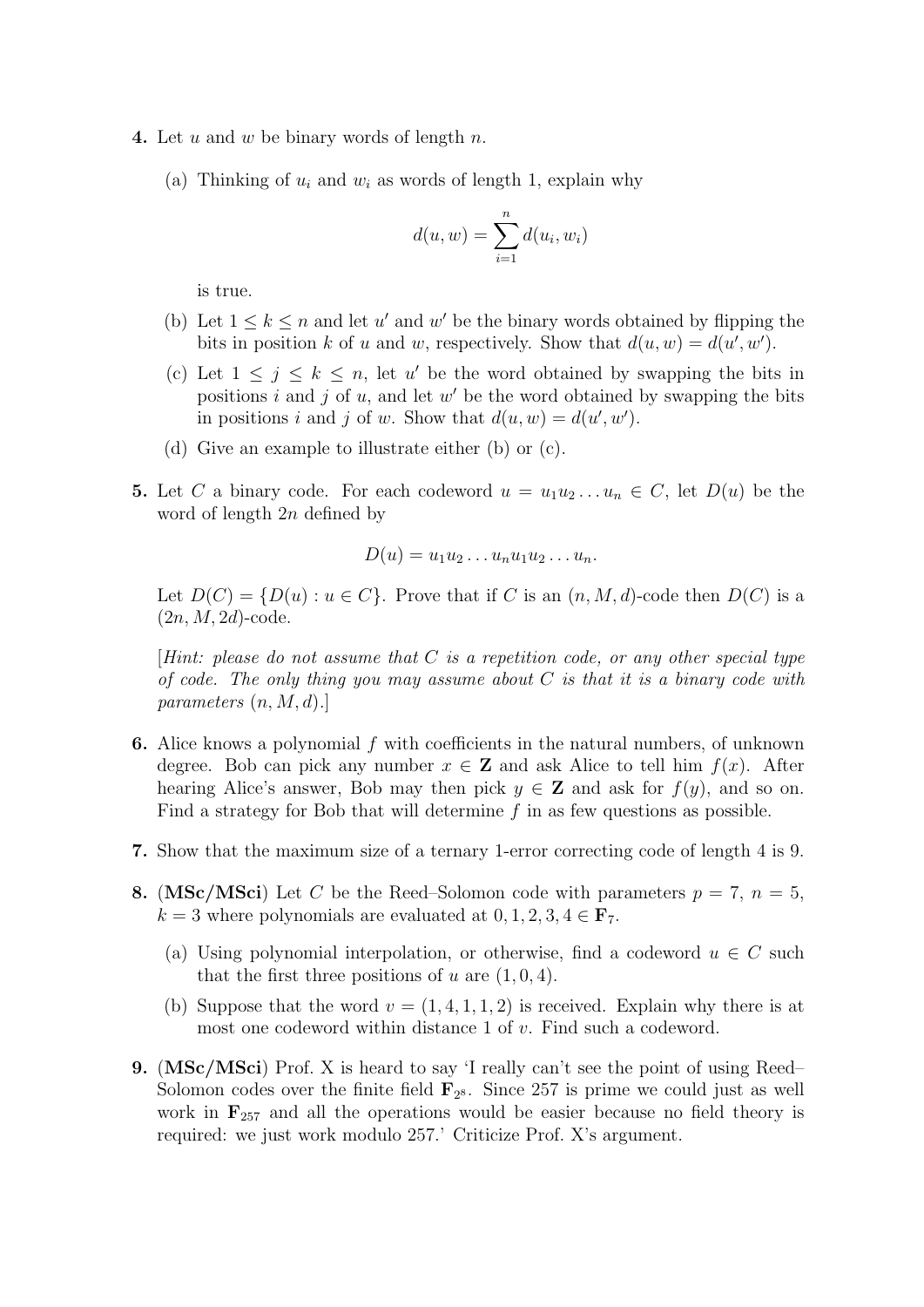#### Hand in your answers to Questions 1, 2 and  $3(a)$ , (b).

If you are an MSc or MSci student please also do Questions 4 and 5. All other questions are optional for everyone. The lecturer will be happy to discuss any of the questions in office hours.

To be returned to McCrea 240 by 11am on Thursday 14th February 2012 or handed in at the Thursday lecture.

1. Consider the five binary codes below:

 $C_1 = \{0000, 1100, 1010, 0110\}$  $C_2 = \{0111, 0100, 0010, 0001\}$  $C_3 = \{1000, 0100, 0010, 0001\}$  $C_4 = \{0000, 1100, 0110, 0011\}$  $C_5 = \{0110, 1100, 1001, 0011\}.$ 

- (a) Show that  $C_1$  is equivalent to  $C_2$ .
- (b) Show that  $C_1$  is not equivalent to  $C_3$ . Is  $C_2$  equivalent to  $C_3$ ?
- (c) Show that  $C_4$  and  $C_5$  are not equivalent. Is either equivalent to  $C_1$ ,  $C_2$  or  $C_3$ ?
- (d) (Optional) Classify all binary codes of length 4, size 4 and minimum distance 2, up to equivalence.
- 2. (a) Use Lemma 6.6 to show that  $A_2(n, d) = 2$  whenever  $d > 2n/3$ .
	- (b) By adapting the proof of Lemma 6.5, and using Lemma 6.6 in your version of Step (2), show that  $A_2(8, 5) < 4$ .
	- (c) Hence prove Theorem 6.7, that  $A_2(8,5) = 4$ .
- **3.** A binary code C of length n is said to be *perfect* if there exists  $e \in \mathbb{N}$  such that

$$
\{0,1\}^n = \bigcup_{u \in C} B_e(u)
$$

where the union is disjoint. (In words: the Hamming balls of radius  $e$  about codewords are disjoint, and every binary word of length  $n$  is in one of these balls.)

- (a) Show that if n is odd then the binary repetition code of length n is perfect.
- (b) Show that if C is a perfect binary code of length n with  $e = 1$  then C is 1-error correcting and  $n = 2^m - 1$  for some  $m \in \mathbb{N}$ . Express |C| in terms of m. [You may use any general results proved earlier in the course.]
- (c) (Optional) Show that any perfect binary code has odd minimum distance.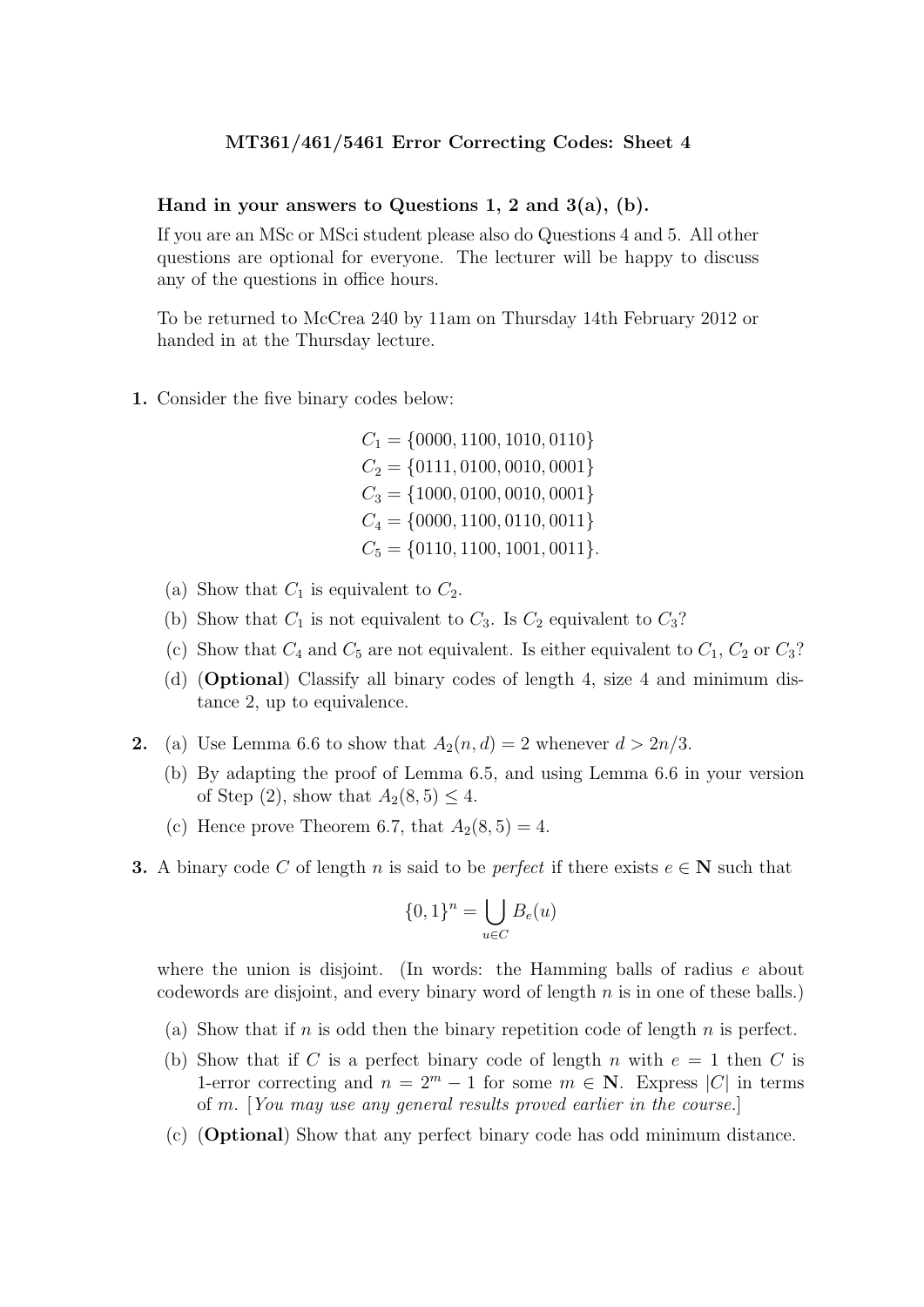4. (MSc, MSci) Consider the Reed–Solomon code  $RS_{5,4,2}$  over  $\mathbf{F}_5$  where polynomials are evaluated at  $a_1 = 0$ ,  $a_2 = 1$ ,  $a_3 = 2$ ,  $a_4 = 3$ . Suppose that you receive the words

(i) 2413, (ii) 1033, (iii) 1032.

In each case find a solution to the Key Equation for  $Q(x)$  and  $E(x)$  and decode, where possible, the received word.

5. Read the introduction, Section 6, and at least one other section from Hamming's original paper, Error Detecting and Error Correcting Codes, Bell Systems Technical Journal, 2 (1950) 147–160. (See http://www.lee.eng.uerj.br/~gil/ redesII/hamming.pdf.)

Think critically about how Hamming writes and identify at least two strengths or weaknesses of his paper.

- 6. Let  $n, d \in \mathbb{N}$  where  $n \geq d$ . Let C be a code of length  $n+1$  and minimum distance  $d+1$ .
	- (a) Suppose that two codewords at distance  $d+1$  in C differ in position i. Show that the code  $C^*$  of length n obtained by removing position i from all codewords in C has minimum distance d.
	- (b) Deduce that  $A_q(n+1, d+1) \leq A_q(n, d)$  for any  $q \geq 2$ .
- 7. Let  $n, d \in \mathbb{N}$  where  $n \geq d$ . Suppose that C is a binary code of length n and minimum distance d. Define a new code  $C^+$  of length  $n+1$  by appending a final bit to each codeword in  $C$  so that each codeword in  $C^+$  has an even number of 1s.
	- (a) Show that the distance between any two codewords in  $C^+$  is even.
	- (b) Use the previous question to show that if  $d$  is odd then

$$
A_2(n,d) = A_2(n+1,d+1).
$$

- 8. Let  $q > 2$  and let A be a q-ary alphabet.
	- (a) Show that if  $u \in A^n$  then the number of words in the Hamming ball of radius t about  $u$  is

$$
\sum_{k=0}^{t} \binom{n}{k} (q-1)^k.
$$

(b) Hence generalize Theorem 5.4 by showing that if C is a  $q$ -ary  $(n, M, d)$ -code then

$$
M \le q^n / \sum_{k=0}^e \binom{n}{k} (q-1)^k
$$

where  $e = |(n - 1)/2|$ .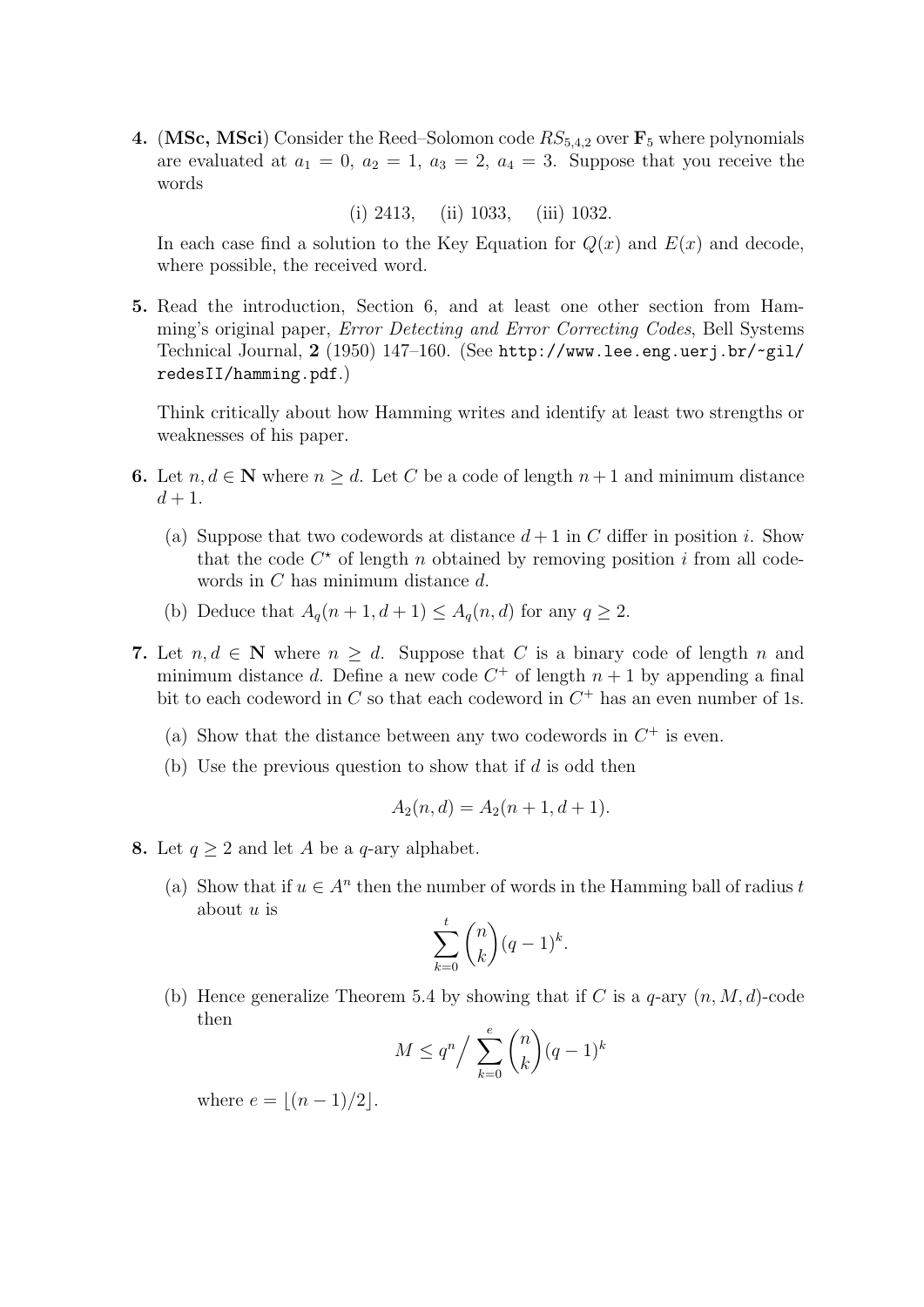#### Hand in your answers to Questions 1, 2 and 3.

If you are an MSc or MSci student please also do Question 5. All other questions are optional for everyone. The lecturer will be happy to discuss any of the questions in office hours.

To be returned to McCrea 240 by 11am on Thursday 21st February 2013 or handed in at the Thursday lecture.

- **1.** Suppose that C is a  $(4, q^2, 3)$ -code over the alphabet  $A = \{0, 1, \ldots, q-1\}$ .
	- (a) Show that if  $u = (u_1, u_2, u_3, u_4)$  and  $u' = (u'_1, u'_2, u'_3, u'_4) \in C$  are distinct codewords then  $(u_1, u_2) \neq (u'_1, u'_2)$ .
	- (b) Deduce that for all  $i, j \in A$  there is a unique codeword, say  $(i, j, X_{ij}, Y_{ij}),$ whose first two positions are  $(i, j)$ . [Hint: C has size  $q^2$ .]
	- (c) By (b) we have

$$
C = \{ (i, j, X_{ij}, Y_{ij}) : i, j \in A \}.
$$

- (i) Prove that the rows of the matrix  $X$  have distinct entries. [Hint: suppose row i has a repeated entry, so  $X_{ij} = X_{ij'}$  where  $j \neq j'$ . What does this imply about the codewords whose first two positions are  $(i, j)$  and  $(i, j')$ ?
- (ii) Prove that the columns of  $X$  have distinct entries.
- (iii) Deduce that  $X$  is a Latin square.
- (iv) Prove that  $X$  and  $Y$  are MOLs.
- 2. Let C be the ternary code with codewords 000, 111, 222, 012, 021, 120, 102, 201, 210. Let  $C^*$  be the code obtained from  $C$  by puncturing it in its final position. Write down the codewords in  $C^*$  and find the length, size, and minimum distance of  $C^*$ .
- **3.** Let  $q \ge 2$  and let  $A = \{0, 1, \ldots, q-1\}$ . Suppose that C is a q-ary code of length  $n \geq 2$  and minimum distance  $n-1$ .
	- (a) Show that if  $u = u_1u_2...u_n$  and  $v = v_1v_2...v_n$  are distinct codewords in C then

$$
d(u_1u_2, v_1v_2) \geq 1.
$$

- (b) By putting codewords into pigeonholes according to their first two symbols, show that  $|C| \leq q^2$ .
- (c) Deduce that  $A_q(n, n-1) \leq q^2$ . (This is a special case of the Singleton bound. The case  $n = 4$  shows that codes constructed from mutually orthogonal Latin squares are as large as possible.)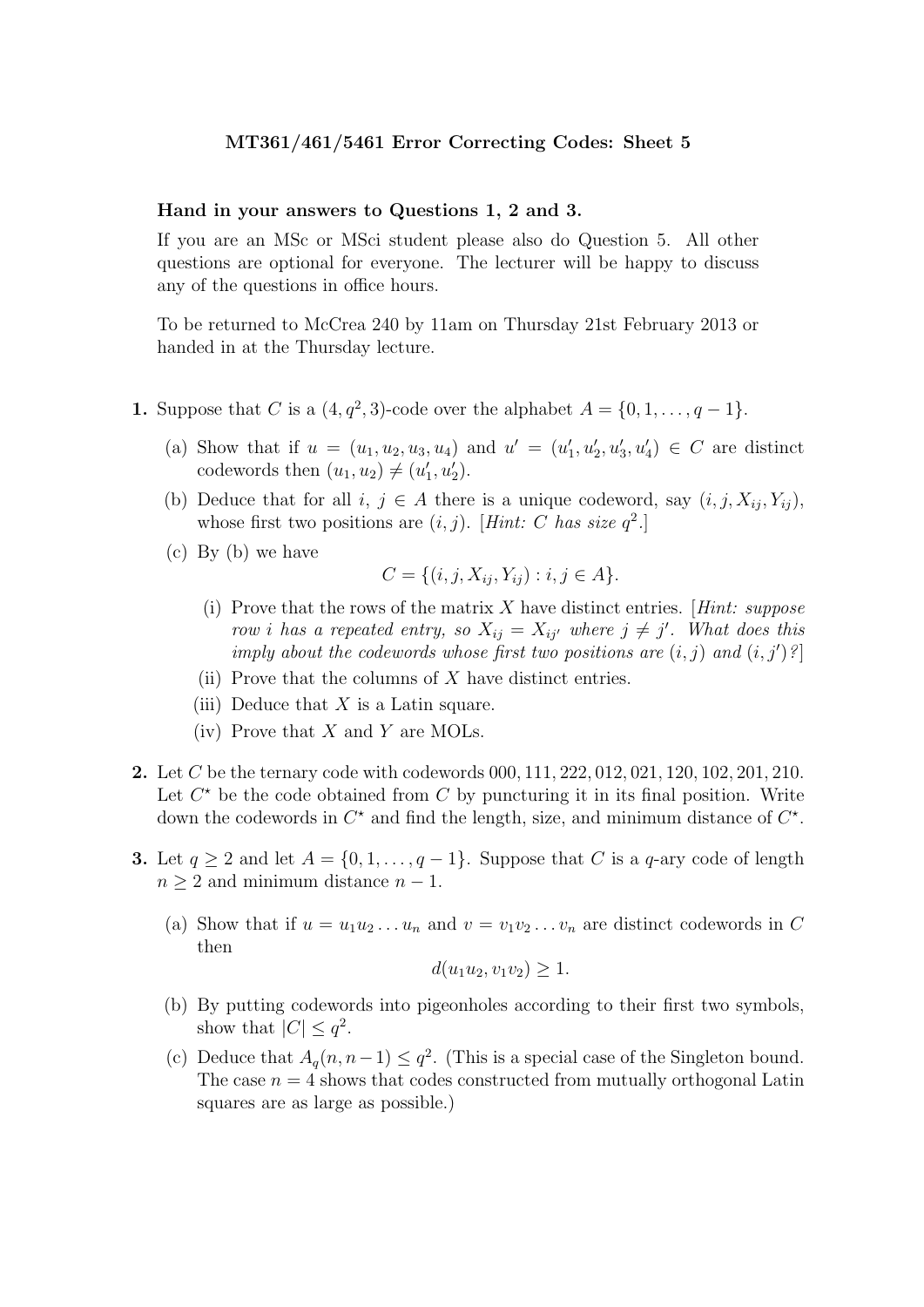4. What does it mean to say that a binary code is an  $(n, M, d)$ -code?

For which of the following parameters either give a binary code with these parameters, or show that no such code can exist:

- (i)  $(5, 2, 5)$ ; (ii)  $(5, 3, 4)$ ; (iii)  $(5, 4, 3)$ ; (iv)  $(5, 16, 2)$ .
- 5. (MSc/MSci) Let p be a prime and let  $n \leq p$ .
	- (a) Show that the repetition code of length n over  $\mathbf{F}_p$  is a Reed–Solomon code.
	- (b) Show that the code consisting of all words over  $\mathbf{F}_p$  of length n is a Reed– Solomon code.
- 6. (MSc/MSci) Is it possible for the Key Equation method for decoding Reed– Solomon codes to fail because the Key Equation has no solutions?
- 7. By generalizing the steps in Question 3, give an alternative proof of the Singleton bound  $A_q(n,d) \leq q^{n-d+1}$ .
- 8. (For people who know some basic group theory.) Let G be a finite group of order *n* with group operation  $\circ$ . Suppose that  $G = \{g_1, g_2, \ldots, g_n\}$ . Show that the matrix X defined by  $X_{ij} = g_i \circ g_j$  is a Latin square over the alphabet G.
- 9. The Grand-Vizier and his fifty servants are planning a banquet. Owing to an administrative error, one of the 1000 barrels of wine in his wine-cellar been poisoned with a deadly but slow-acting poison: anyone who drinks from the poisoned barrel will die at a random time in the next day.
	- (a) Devise a tasting strategy that will identify the poisoned barrel within one day.
	- (b) One of the Vizier's servants has been replaced with an assassin who is immune to all poisons. Propose a new tasting strategy.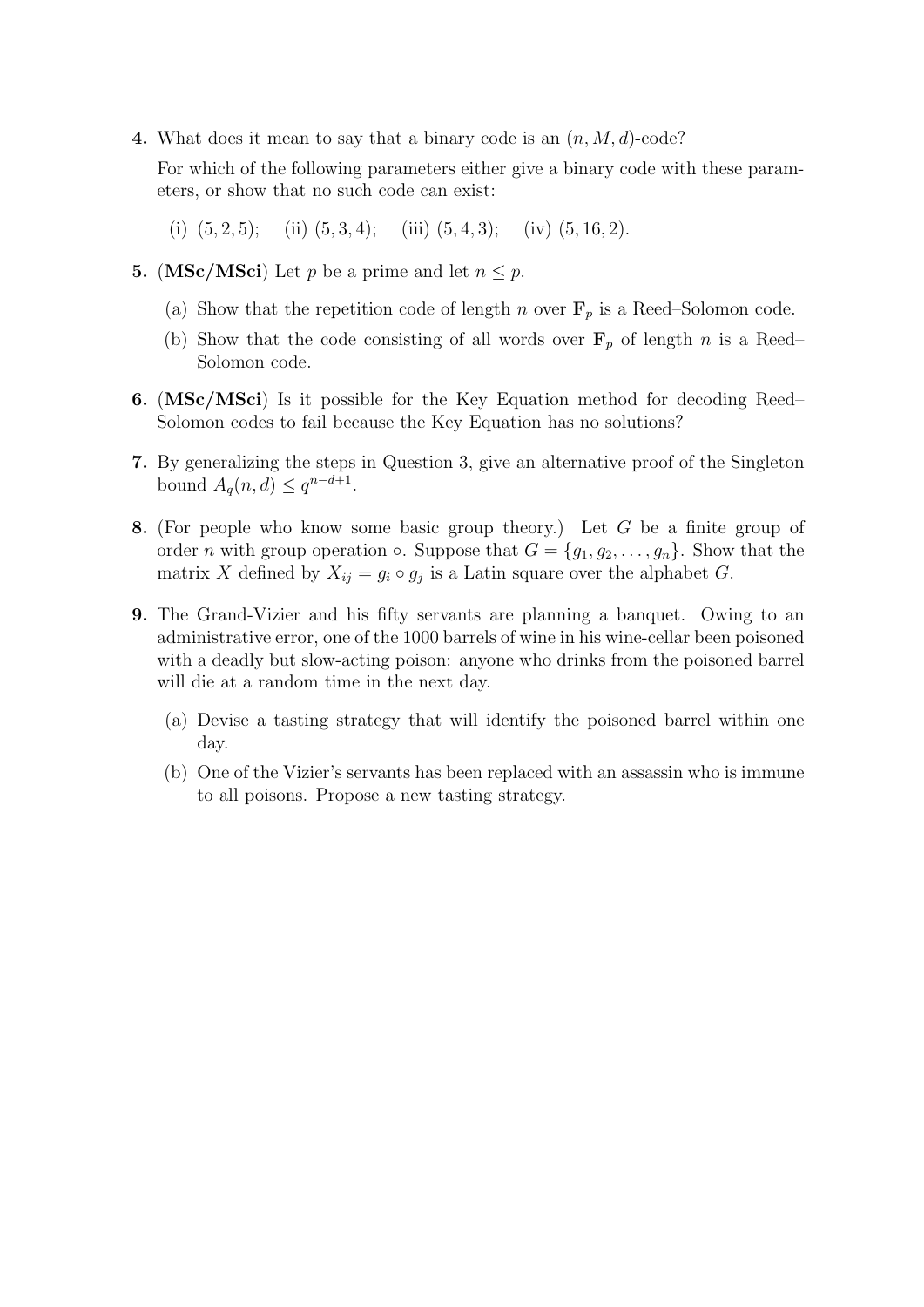#### Hand in your answers to Questions 1 and 2.

If you are an MSc or MSci student please also do Question 4. All other questions are optional for everyone. Question 3 gives some extra practice on MOLS. The lecturer will be happy to discuss any of the questions in office hours.

To be returned to McCrea 240 by 11am on Thursday 28th February 2013 or handed in at the Thursday lecture.

1. Let  $X, Y, Z$  be the Latin squares shown below

| $0 \t1 \t2 \t3$             |  |  | $0 \t1 \t2 \t3$          |  |  | $0 \t1 \t2 \t3$ |  |
|-----------------------------|--|--|--------------------------|--|--|-----------------|--|
| $1 \quad 0 \quad 3 \quad 2$ |  |  | 2 3 0 1                  |  |  | 3 2 1 0         |  |
| 2 3 0 1                     |  |  | $3\quad 2\quad 1\quad 0$ |  |  | $1 \t0 \t3 \t2$ |  |
| 3 2 1 0                     |  |  | 1 0 3 2                  |  |  | 2 3 0 1         |  |

You may assume that any two of  $X, Y, Z$  are a pair of MOLS.

- (a) By generalizing the construction in Theorem 7.7, write down the codewords in a code C of length 5 and size 16 over the alphabet  $\{0, 1, 2, 3\}.$
- (b) Show that if  $u, w \in C$  agree in (at least) two positions then  $u = w$ . [Hint: puncture and then apply Theorem 7.7 ' $\Longrightarrow$ '
- (c) Hence find the minimum distance of C.
- 2. (a) Let H be a Hadamard matrix of order n. Show that the  $2n \times 2n$  matrix

$$
K = \begin{pmatrix} H & H \\ H & -H \end{pmatrix}
$$

is a Hadamard matrix of order 2n.

(b) Starting from the  $2 \times 2$  Hadamard matrix

$$
\begin{pmatrix} + & + \\ + & - \end{pmatrix}
$$

use (a) to construct Hadamard matrices with orders 4 and 8. Hence write down the codewords in (i) a binary  $(4, 8, 2)$  code and (ii) a binary  $(8, 16, 4)$ code.

- (c) Use nearest neighbour decoding to decode (where possible) the received words 01010111, 10011110 and 11000000 sent using the code in (b)(ii).
- (d) Use  $(b)(ii)$  to show that there is a binary  $(7, 16, 3)$ -code. Deduce from the Hamming Packing Bound that  $A_2(7,3) = 16$ .
- (e) Using (b)(ii) and the Plotkin bound, prove that  $A_2(7, 4) = 8$ .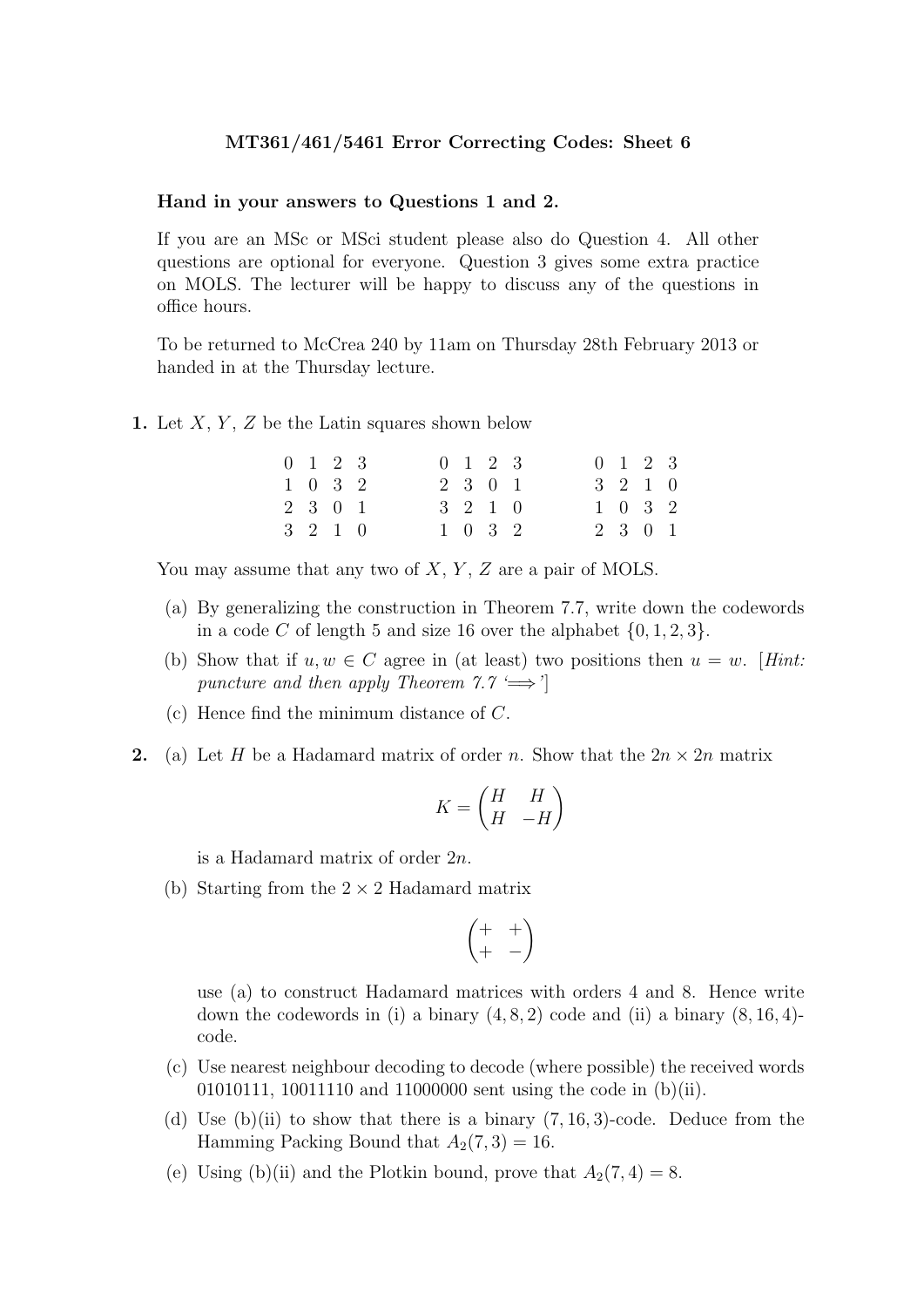- 3. Use the construction in Lemma 7.6 to write down two mutually orthogonal Latin squares of order 3. Hence construct a  $(4, 9, 3)$ -code over the alphabet  $\{0, 1, 2\}$ containing the codeword 0000.
- 4. (MSc/MSci) Explain how an  $RS_{p,n,k}$  code can be used with polynomial interpolation to encode  $p^k$  different messages so that the codeword encoding  $(b_1, b_2, \ldots, b_k) \in \mathbf{F}_p^k$  has  $b_1, b_2, \ldots, b_k$  as its first k positions. Illustrate your answer by encoding  $(4, 2) \in \mathbf{F}_5^2$  in a  $RS_{5,4,2}$  code of your choice.
- 5. Show that a Hadamard matrix of order  $\geq 4$  has order divisible by 4. [Hint: let r,  $r'$  and  $r''$  be three rows of H. By reordering columns, assume that r and r' agree in their first  $n/2$  positions and differ elsewhere. What does this say about  $r''$ ?
- 6. The purpose of this question is to give a geometric proof of the Plotkin bound (Theorem 9.6). Let C be a binary  $(n, M, d)$ -code where  $2d > n$ . For each codeword  $u \in C$  define an associated vector  $x(u) \in \mathbb{R}^n$  by

$$
x(u)_i = \begin{cases} 1 & \text{if } u_i = 0, \\ -1 & \text{if } u_i = 1. \end{cases}
$$

Let  $x \cdot y$  be the usual dot product of vectors  $x, y \in \mathbb{R}^n$ .

- (a) Show that  $x(u) \cdot x(u) = n$  for all  $u \in C$ .
- (b) Let  $u, u' \in C$  be distinct codewords. Show that  $x(u) \cdot x(u') = n 2d(u, u')$ and deduce that  $x(u) \cdot x(u') \leq -(2d - n)$ .
- (c) Let  $z = \sum_{u \in C} x(u)$ . By considering  $z \cdot z$  prove the Plotkin bound.
- (d) Find z if C is a binary  $(5, 4, 3)$ -code.
- 7. Let C be a binary  $(n, M, d)$ -code where  $n > 2d$ . By putting the codewords in C into pigeonholes according to their final  $n-2d$  positions, and then applying Corollary 9.7 to each code of length 2d obtained by repeatedly puncturing the codewords in each pigeonhole, prove the asymptotic Plotkin bound

$$
|C| \le 2^{n-2d+1}n.
$$

Compare this bound with the Singleton bound for binary codes.

8. Let p be a prime such that  $p \equiv 3 \mod 4$  and let  $\mathbf{F}_p$  be the finite field with p elements. We say that  $x \in \mathbf{F}_p$  is a *square* if there exists  $y \in \mathbf{F}_p$  such that  $x = y^2$ . Let Q be the  $p \times p$  matrix Q whose rows and columns are indexed by  $i, j \in$  ${0, 1, \ldots, p-1}$  and where

$$
Q_{ij} = \begin{cases} -1 & \text{if } i - j \text{ is a square in } \mathbf{F}_p \\ 1 & \text{otherwise.} \end{cases}
$$

It is known that the matrix  $H$  obtained from  $Q$  by adding an extra row and an extra column consisting entirely of 1s is a Hadamard matrix of order  $p + 1$ . Use this to find a Hadamard matrix of order 12.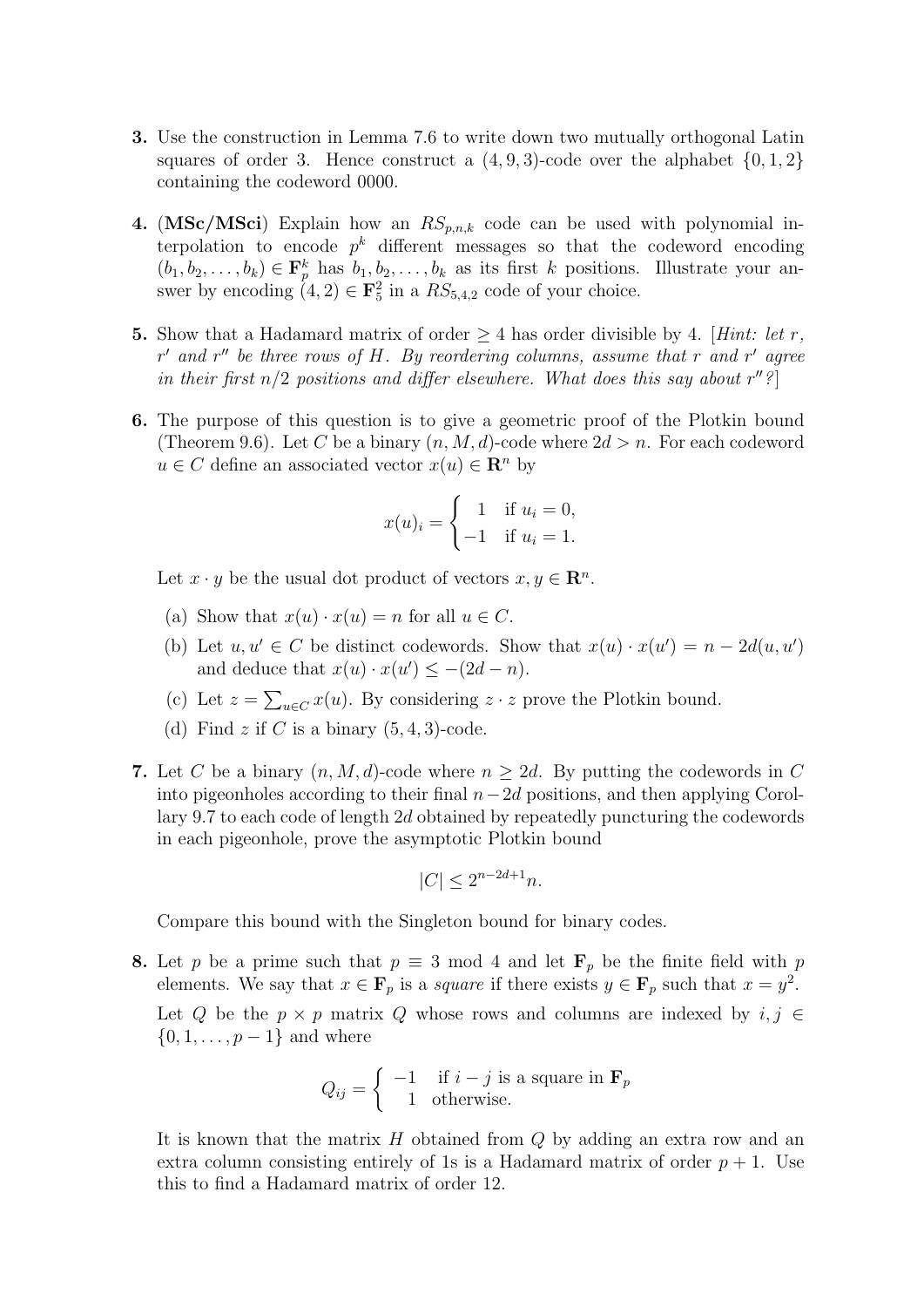#### Hand in your answers to Questions 1 and 2.

If you are an MSc or MSci student please also do Question 4. If you an MSc student (or did MT441 Channels) please also do Question 3. All other questions are optional for everyone. The lecturer will be happy to discuss any of the questions in office hours.

To be returned to McCrea 240 by 11am on Thursday 7th March 2013 or handed in at the Thursday lecture.

1. Let C be the square code consisting of all codewords of the form

$$
(u_1, u_2, u_3, u_4, u_1 + u_2, u_3 + u_4, u_1 + u_3, u_2 + u_4)
$$

where  $u_1, u_2, u_3, u_4 \in \mathbf{Z}_2$ .

- (a) Show that if  $u, w \in C$  then  $u + w \in C$ , and so C is linear.
- (b) Suppose we agree to encode the binary number  $b_3b_2b_1b_0$  as the codeword starting  $(b_3, b_2, b_1, b_0, \ldots)$ . Find the codewords encoding 1, 2, 3 and 4.
- (c) Find, with proof, a basis for C. [Hint: one basis consists of exactly three of the codewords from (b), together with one other codeword.]
- (d) Let  $C_{\text{ext}}$  be the parity check extension of C. Write down a general form for the codewords in  $C_{\text{ext}}$ . Prove that the minimum distance of  $C_{\text{ext}}$  is 4. What is the maximum number of errors that  $C_{\text{ext}}$  can detect and correct? [You may use Lemma 11.4 and any other general results proved in the course.]
- 2. Let  $n \in \mathbb{N}$ . Given binary words  $u = u_1 u_2 \ldots u_n$  and  $v = v_1 v_2 \ldots v_n$  of length n, we write  $(u \mid v)$  for the word  $u_1u_2 \ldots u_nv_1v_2 \ldots v_n$  of length 2n. Let 1 stand for the all-ones word of length n, i.e.  $\mathbf{1} = 11 \dots 1$ .

If C is a linear binary code of length n then we define  $E(C)$  to be the code of length 2n consisting of all words of the form  $(u | u)$  and  $(u | u + 1)$  for  $u \in C$ .

(a) Write down the codewords in  $E(\{00, 01, 10, 11\})$ . Find the length, size and minimum distance of  $E({00, 01, 10, 11})$ 

Let C be a linear binary code. [Hint: do not assume C is any particular code!]

- (b) Show that  $E(C)$  is linear.
- (c) Suppose that  $u(1), \ldots, u(k)$  is a basis for C. Show that

$$
(u(1)|u(1)),\ldots (u(k)|u(k)),(\mathbf{0}|\mathbf{1})
$$

is a basis for  $E(C)$ .

- (d) Show that  $|E(C)| = 2|C|$ .
- (e) Suppose that C has minimum distance  $d \leq n/2$ . Show that  $E(C)$  has minimum distance 2d. [You may either use Lemma 11.4, or argue directly.]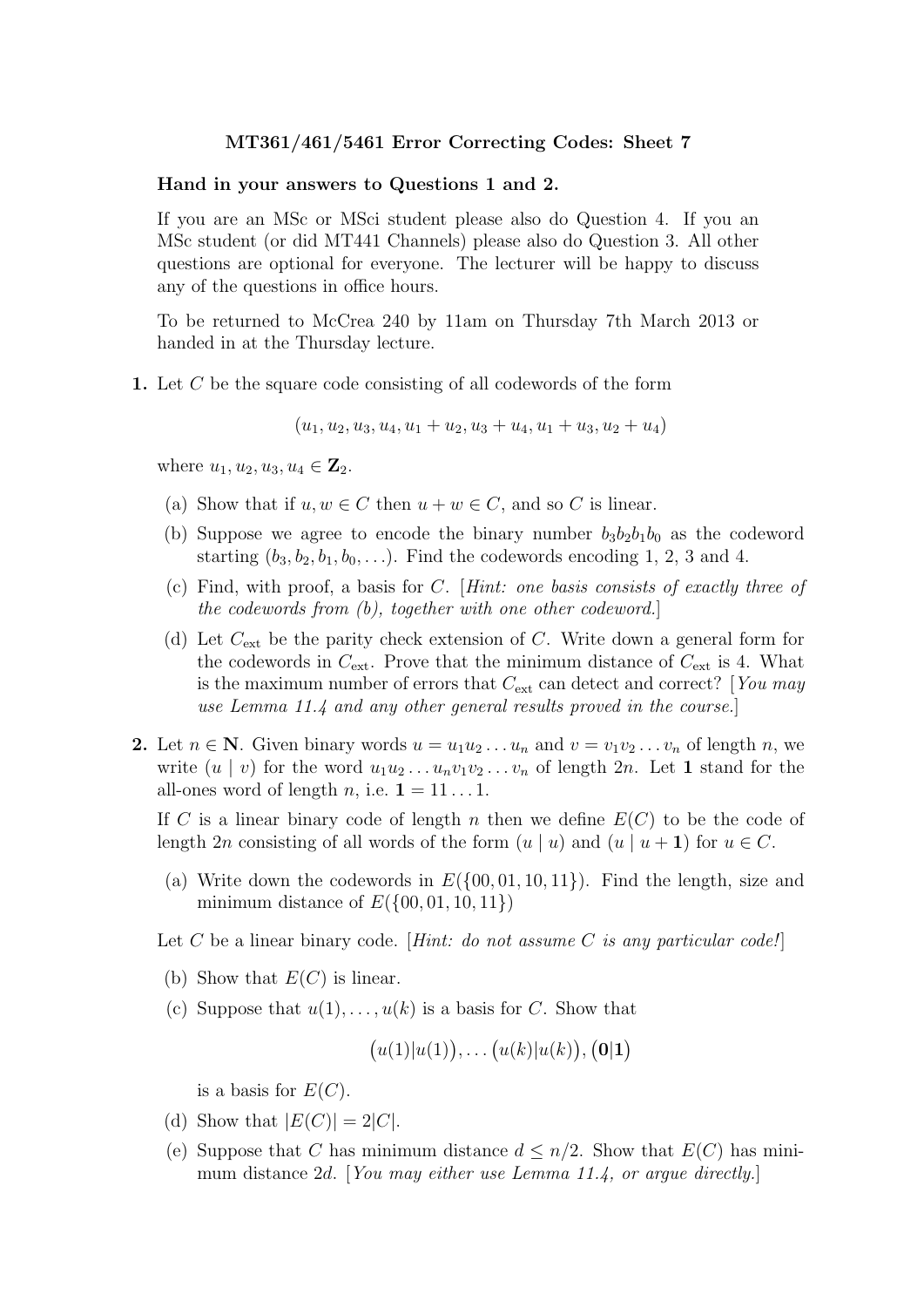### 3. (MSc/MSci) Prof. X is heard to issue the following monologue:

'I want to communicate using the binary symmetric channel with crossover probability  $\frac{1}{5}$ . If I use a code of length n, then I can expect that about  $\frac{n}{5}$  positions in any sent codeword will be flipped in the channel. So the code I use must be at least  $\frac{n}{5}$ -error correcting. If C is such a code then  $d(C) \geq 2n/5$ . By the asymptotic Plotkin bound, the rate of C is at most

$$
\frac{\log(2^{n-2d(C)+1}n)}{n} \approx 1/5.
$$

However the capacity of the channel is  $1 - H(\frac{1}{5})$  $(\frac{1}{5}) \approx 0.278$ , where H is Shannon's entropy function, so by Shannon's Noisy Coding Theorem, I should be able to communicate reliably at a rate of  $0.278 > \frac{1}{5}$  $\frac{1}{5}$ . Therefore the asymptotic Plotkin bound contradicts Shannon's Noisy Coding Theorem.'

Explain to Prof. X where he has gone wrong.

- 4. (MSc/MSci)
	- (a) Let  $f(x) = 1 + x + x^3$  and let  $g(x) = 1 + x^2 + x^3$  be polynomials in  $\mathbf{F}_2[x]$ corresponding (as in Definition 4.4) to codewords of length 7 in a cyclic binary code. For example,  $f(x)$  corresponds to 1101000. Write down the codewords corresponding to

(i)  $g(x)$  (ii)  $x^5 f(x)$  (iii)  $f(x)g(x)$  (iv)  $f(x)g(x)(1+x)$  (v)  $f(x)^3$ .

(b) Let C be the ternary code of length 6 defined by

 $C = \{(u_0, u_1, u_2, u_3, u_4, u_5) \in \mathbf{F}_3^6 : u_0 + u_2 + u_4 = 0, u_1 + u_3 + u_5 = 0\}.$ 

Show that C is cyclic and find a generating polynomial for C.

- 5. Let C be a linear binary code of length n and let  $1 \leq i \leq n$ . Show that either all codewords in  $C$  have  $0$  in their *i*th position, or half of the codewords have  $0$  in their ith position and half have 1. [Hint: if u is a codeword with  $u_i = 1$ , consider the map  $C \to C$  defined by  $v \mapsto v + u$ .
- 6. Suppose that C is a binary code of length n and minimum distance at least  $\delta n$ where  $0 < \delta < 1$ . Show that if  $\delta = 1/2$  then |C| can be arbitrarily large, but if  $\delta > 1/2$  then |C| is bounded as n tends to infinity.
- 7. (a) By generalizing the square code S, define a linear binary  $[n^2 + 2n, n^2, 3]$ -code for each  $n \in \mathbb{N}$ . Show that the rate of these codes tends to 1 as  $n \to \infty$ .
	- (b) Define a cube code by analogy with the square code. By extending these codes, find a family of two-error correcting linear binary codes whose rate tends to 1 as their length tends to infinity.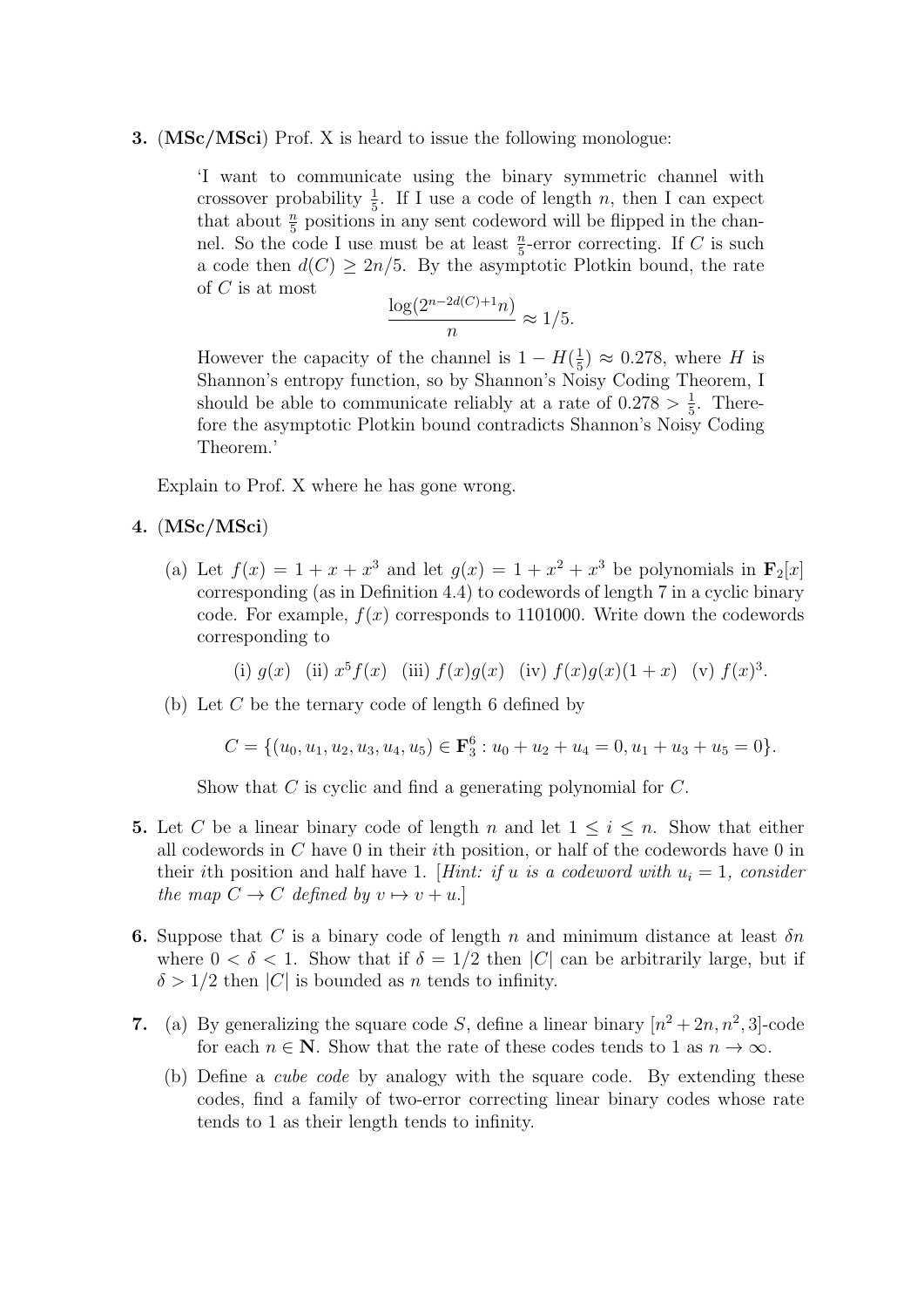#### Hand in your answers to Questions 1 and 2.

If you are an MSc or MSci student please also do Questions 4 and 5. All other questions are optional for everyone. The lecturer will be happy to discuss any of the questions in office hours.

To be returned to McCrea 240 by 4pm on Tuesday 19th March 2013 or handed in at the Tuesday lecture. (Note change from the usual Thursday deadline.)

1. Let  $C$  be the binary code of length 8 with generator matrix

$$
G = \begin{pmatrix} 1 & 0 & 1 & 0 & 0 & 0 & 0 & 1 \\ 0 & 0 & 0 & 0 & 0 & 1 & 1 & 1 \\ 0 & 1 & 1 & 1 & 1 & 0 & 0 & 0 \\ 0 & 0 & 0 & 1 & 1 & 0 & 1 & 0 \end{pmatrix}.
$$

- (a) Put G into reduced row-echelon form. (Remember that swapping rows is an admissible row operation.)
- (b) Find a code  $C'$  and a generator matrix  $G'$  for  $C'$  such that  $C'$  is equivalent to C and  $G'$  is in standard form.
- (c) Using the generator matrix  $G'$ , encode 7 as a codeword in  $C'$ . Which codeword in C' encodes the number  $8b_3 + 4b_2 + 2b_1 + b_0$  where  $b_i \in \{0, 1\}$  for each i?
- (d) Is C equivalent to the square code by a shuffle of positions?
- 2. Let  $C = \{0000, 1111\}$  be the repetition code of length 4.
	- (a) Construct a standard array for C.
	- (b) Use your standard array to decode the received words 0000, 0010, 1010, 0101.
	- (c) Suppose that 0000 is sent through a noisy channel in which each bit flips independently with probability  $p < 1/2$ .
		- (i) Explain why the probability that 0000 is received is  $(1-p)^4$ .
		- (ii) Show that the probability that a word of weight 1 is received is  $4p(1-p)^3$ .
		- (iii) Which words of weight 2 will be decoded to 0000 using your standard array? Find the probability that one of these words is received.
		- (iv) Hence find the probability that the receiver decodes the received word as 0000. Evaluate this probability when  $p = 1/5$ .
- **3.** Let C be a linear binary code of length n. Show that if a word  $u \in C$  is sent, and  $v \in \mathbb{Z}_2^n$  is received, then v is correctly decoded under standard array decoding if and only if  $u + v$  is the chosen coset leader in the coset  $C + v$ .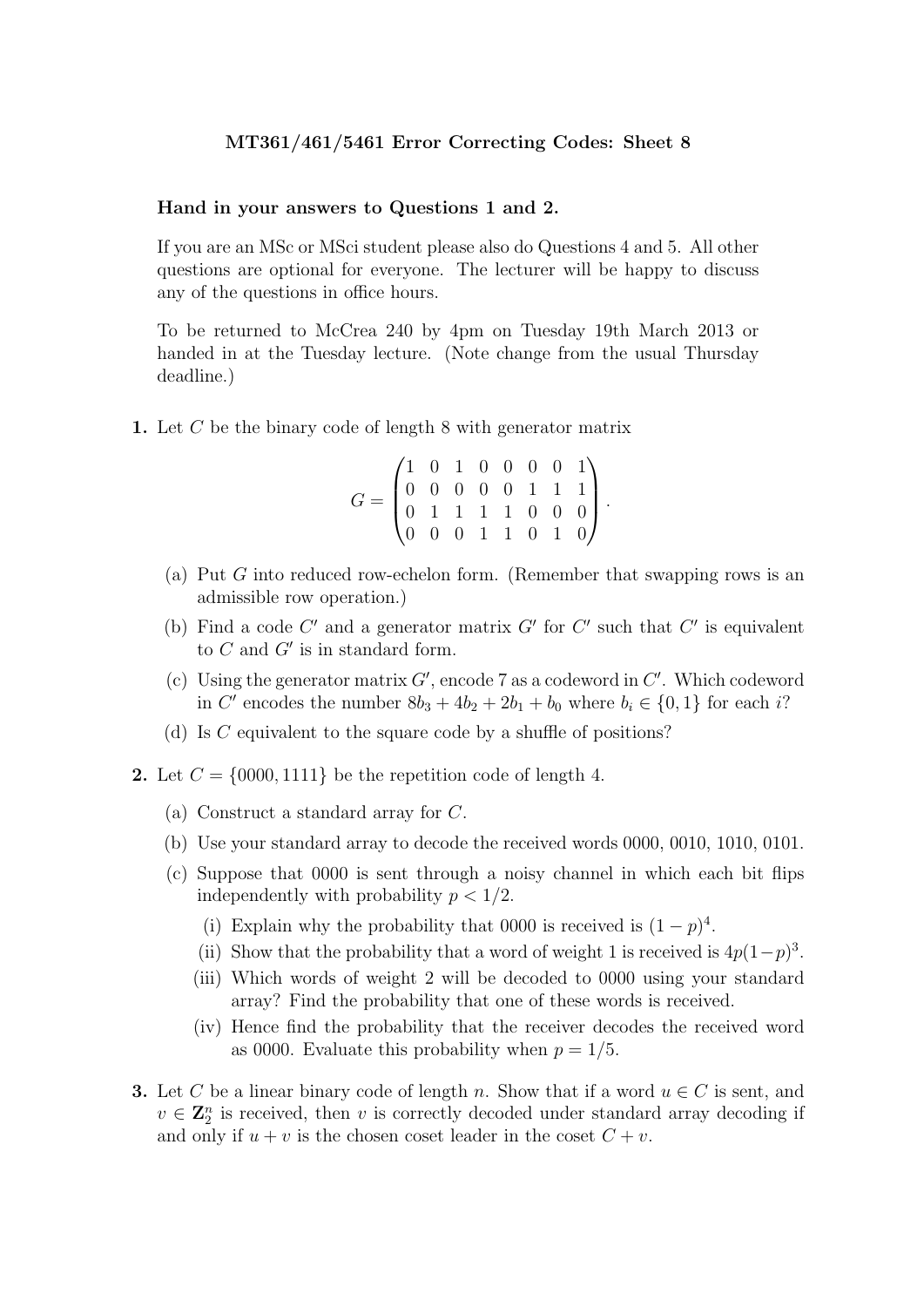- 4. (MSc, MSci) Let p be prime and let  $p \ge n \ge k$ .
	- (a) Find a generator matrix for the  $RS_{p,n,k}$  code in which polynomials are evaluated at  $a_1, a_2, \ldots, a_n \in \mathbf{F}_p$ .
	- (b) Check that your answer is correct for the code  $RS_{5,4,2}$  where polynomials are evaluated at  $0, 1, 2, 3 \in \mathbf{F}_5$ .
- 5. (MSc/MSci)
	- (a) Show that if  $f(x) = a_0 + a_1x + a_2x^2 + \cdots + a_rx^r \in \mathbf{F}_2[x]$  then

$$
f(x)^{2} = a_{0} + a_{1}x^{2} + a_{2}x^{4} + \cdots + a_{r}x^{2r} = f(x^{2}).
$$

- (b) Hence, or otherwise, show that  $x^8 + 1 = (x+1)^8$  in  $\mathbf{F}_2[x]$ .
- (c) Find all cyclic binary codes of length 8. Where it seems sensible, give a concrete description of each code, not using generating polynomials.
- (d) Give an example of a cyclic binary code C with generator polynomial  $g(x)$ such that the minimum distance of C is strictly less than the weight of  $q(x)$ .
- (e) (Optional) Solve the 'Candles' problem on the sheet of challenge problems. [Hint: there is a connection with cyclic codes. It might be good to start by solving the analogous two or four candles problem.]
- **6.** (MSc/MSci) Let  $q(x) \in \mathbf{F}_2[x]$  be a generating polynomial for a cyclic binary code  $C$  of length  $n$ .
	- (a) Show that  $g(1) \neq 0$  if and only if C contains a word of odd weight.
	- (b) Let  $C_{\text{even}}$  be the code containing all codewords in C of even weight. Show that  $C_{\text{even}}$  is cyclic and find a generator polynomial for  $C_{\text{even}}$  in terms of g.
- 7. Show that if C is a linear binary code of length n then the code  $C^*$  obtained by puncturing  $C$  in its final position is also linear.
- 8. Let C be a linear binary code of length n. For  $i \in \{1, 2, ..., n\}$  let  $e(i)$  be the word with 1 in position  $i$  and 0 in all other positions.
	- (a) Show that  $C$  is one-error correcting if and only if the cosets

$$
C, C+e(1), \ldots, C+e(n)
$$

are pairwise disjoint.

- (b) Suppose that H is a parity check matrix for C. Show that if  $v, v' \in \mathbb{Z}_2^n$  then  $C + v = C + v'$  if and only if  $vH^{tr} = v'H^{tr}$ . Hence show that C is one-error correcting if and only if the columns of  $H$  are distinct and non-zero.
- **9.** Use the Singleton bound to show that if C is a linear binary  $[n, k, d]$ -code then  $k \leq n - d + 1$ . What result does the asymptotic Plotkin bound give?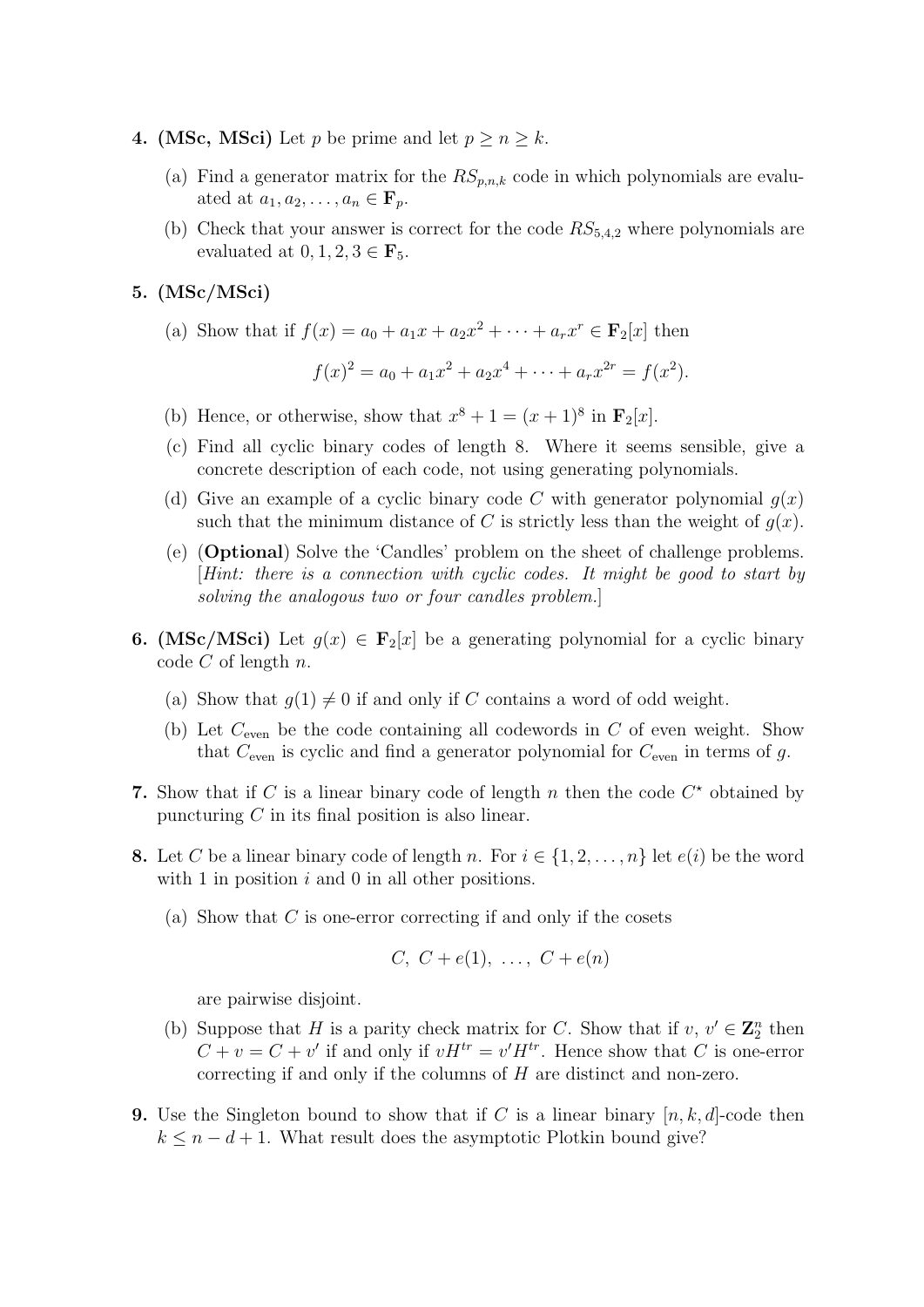Questions 1 and 2 cover the material in the final week of lectures. An extra page of questions on the MSc/MSci course will be issued on Thursday (or can be obtained now from Moodle). The lecturer will be happy to answer questions over the vacation sent by email to mark.wildon@rhul.ac.uk.

1. Let  $C$  be the linear binary code of length 6 with generator matrix

$$
G = \begin{pmatrix} 1 & 1 & 0 & 0 & 0 & 1 \\ 1 & 0 & 1 & 0 & 1 & 0 \\ 1 & 1 & 0 & 1 & 1 & 0 \end{pmatrix}.
$$

- (a) Find a code  $C'$  equivalent to C by a shuffle of positions such that  $C'$  has a generator matrix in standard form.
- (b) Use Theorem 14.3 to find a parity check matrix  $H'$  for  $C'$ .
- (c) Hence find a parity check matrix for  $C$ . [Hint: undo the shuffle you performed to turn  $C$  into  $C'$ .
- (d) Using the parity check matrix found in (c), make a syndrome / coset-leader table for C.
- (e) Check that the syndromes of the six errors affecting just one position are distinct. Explain why this shows that C is 1-error correcting.
- (f) Decode the received words 011100, 110111, 000011 using syndrome decoding.
- 2. Let  $C$  be the Hamming [7, 4, 3]-code defined in Example 14.6.
	- (a) Explain how C can be used to encode numbers between 0 and 15. Illustrate your answer by encoding the number 9.
	- (b) Use syndrome decoding to decode the received words 1011010, 0011011, 1100111 as numbers between 0 and 15.
	- (c) Show that the Hamming balls  $B_1(u)$  of radius 1 about codewords are disjoint. Deduce that  $\mathbf{Z}_2^7 = \bigcup_{u \in C} B_1(u)$ . (This shows that C is perfect, in the sense defined in Question 3 of Sheet 4.)
	- (d) Suppose that C is used as a 1-error correcting code to send messages through a binary channel in which each bit of a sent word flips independently with probability  $p < 1/2$ .
		- (i) Show that the probability that a message is decoded correctly is

$$
(1-p)^7 + 7p(1-p)^6.
$$

(ii) Evaluate this probability when  $p = 1/20$ . Compare this probability with the probability of successful decoding if messages are sent directly as binary words of length 4.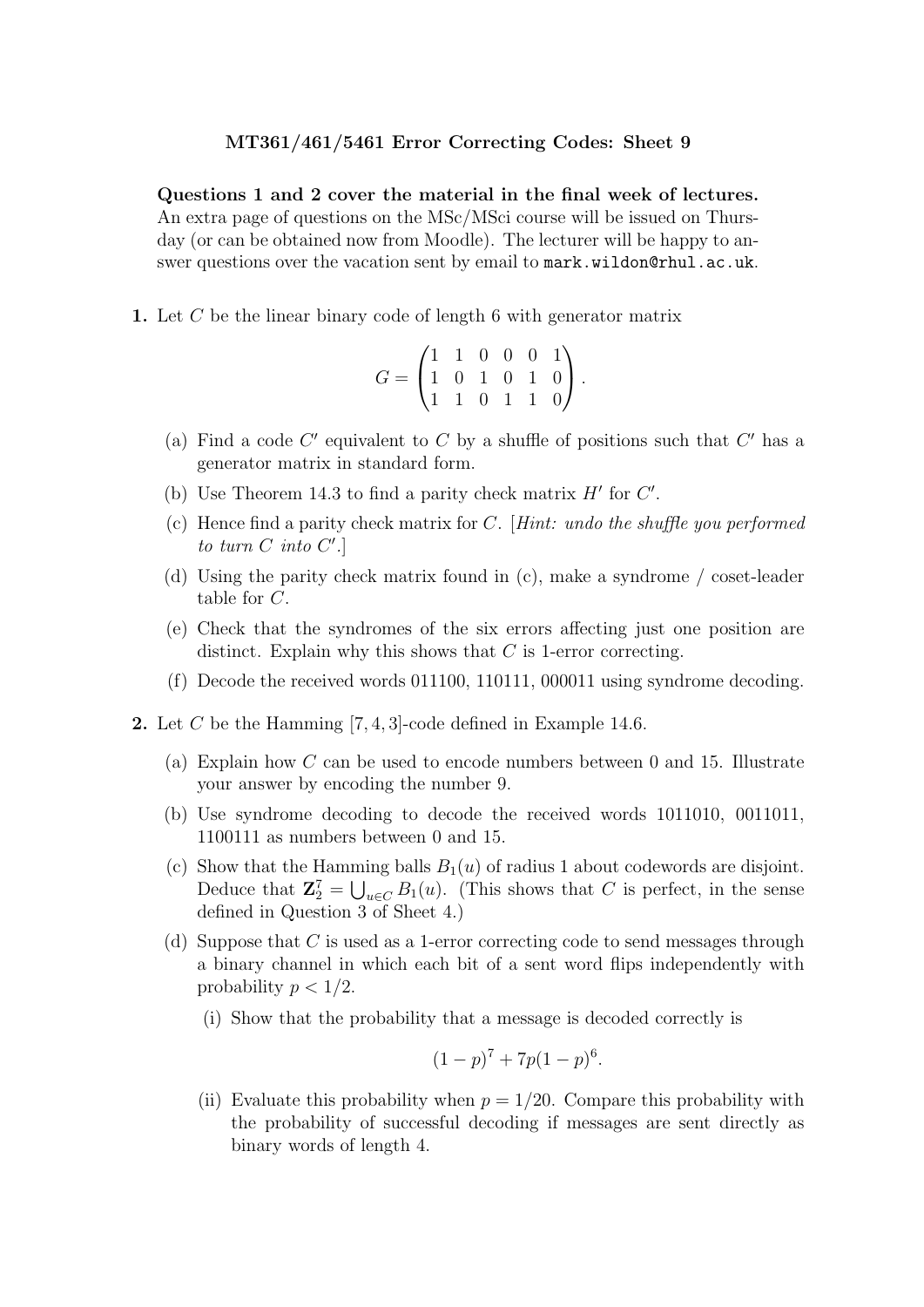- 3. (a) Show that there is a linear ternary one-error correcting code of length 12 with a  $3 \times 12$  ternary parity check matrix all of whose row sums are 0.
	- (b) You have 12 pennies, one of which might be counterfeit, and of a different weight to the others. Using three weighings on a balance find out whether there is a counterfeit penny, and if so, determine whether it is heavy or light. (This is the 'Weighing Pennies' problem on the sheet of challenge problems.)
- 4. Show that if there is a linear binary  $[n, k, d]$ -code then there is a linear binary  $[n-s, k-s, d]$ -code for each  $s \leq k-1$ . [Hint: Question 5 on Sheet 7 is relevant.]
- 5. The purpose of this question is to generalize the construction in Example 14.6. Let  $r \in \mathbb{N}$  and let H be the  $(2r-1) \times r$  matrix whose columns are all non-zero binary words of length  $r$ . Let

$$
C = \{ u \in \mathbf{Z}_2^{2^r - 1} : uH^{tr} = 0 \}.
$$

- (a) Show that C is a linear binary code with parity check matrix  $H$ .
- (b) Show that C is 1-error correcting, and that C contains a codeword u of weight 3. Deduce that C is a  $[2^r - 1, 2^r - 1 - r, 3]$ -code.
- (c) Show that  $C$  is perfect.
- (d) Deduce from Question 4 that if  $2^k \leq 2^n/(1+n)$  then there is a linear binary  $[n, k, 3]$ -code.
- **6.** Let C be a linear binary  $[n, k, d]$ -code with parity check matrix H. Show that any  $d-1$  columns of H are linearly independent, and that there exist  $i_1, \ldots, i_d$  such that the sum of columns  $i_1, \ldots, i_d$  of H is zero. Deduce Theorem 14.7.
- 7. Consider the Hadamard code  $C = \{0000, 1111, 1010, 0101, 1100, 0011, 1001, 0110\}$ of length 4.
	- (i) Prove that  $C$  is a linear code and give a basis for it.
	- (ii) Write down a generator matrix  $G$  and find the corresponding parity check matrix  $H$  for  $C$ .
	- (iii) Construct a standard array for C.
- 8. Let C be a linear binary code of length n and dimension k. Given  $u, v \in \mathbb{Z}_2^n$ , let  $\langle u, v \rangle = \sum_{i=1}^n u_i v_i$ . Let  $C^*$  denote the dual space to C consisting of all linear maps from C to  $\mathbb{Z}_2$ . Let  $f : \mathbb{Z}_2^n \to C^*$  be defined so that  $f(v) \in C^*$  is the map  $u \mapsto \langle u, v \rangle$ , for  $u \in C$ .
	- (a) Show that  $f$  is linear.
	- (b) Show that the image of f is  $C^*$ .
	- (c) Show that the kernel of f is  $C^{\perp}$ . (So  $C^{\perp}$  can be defined in way that avoids the choice of a parity check matrix for  $C$ .)
	- (d) Deduce from the rank-nullity theorem that dim  $C^{\perp} = n k$ .
	- (e) Show that  $(C^{\perp})^{\perp} = C$ . (This was suggested by Example 14.5.)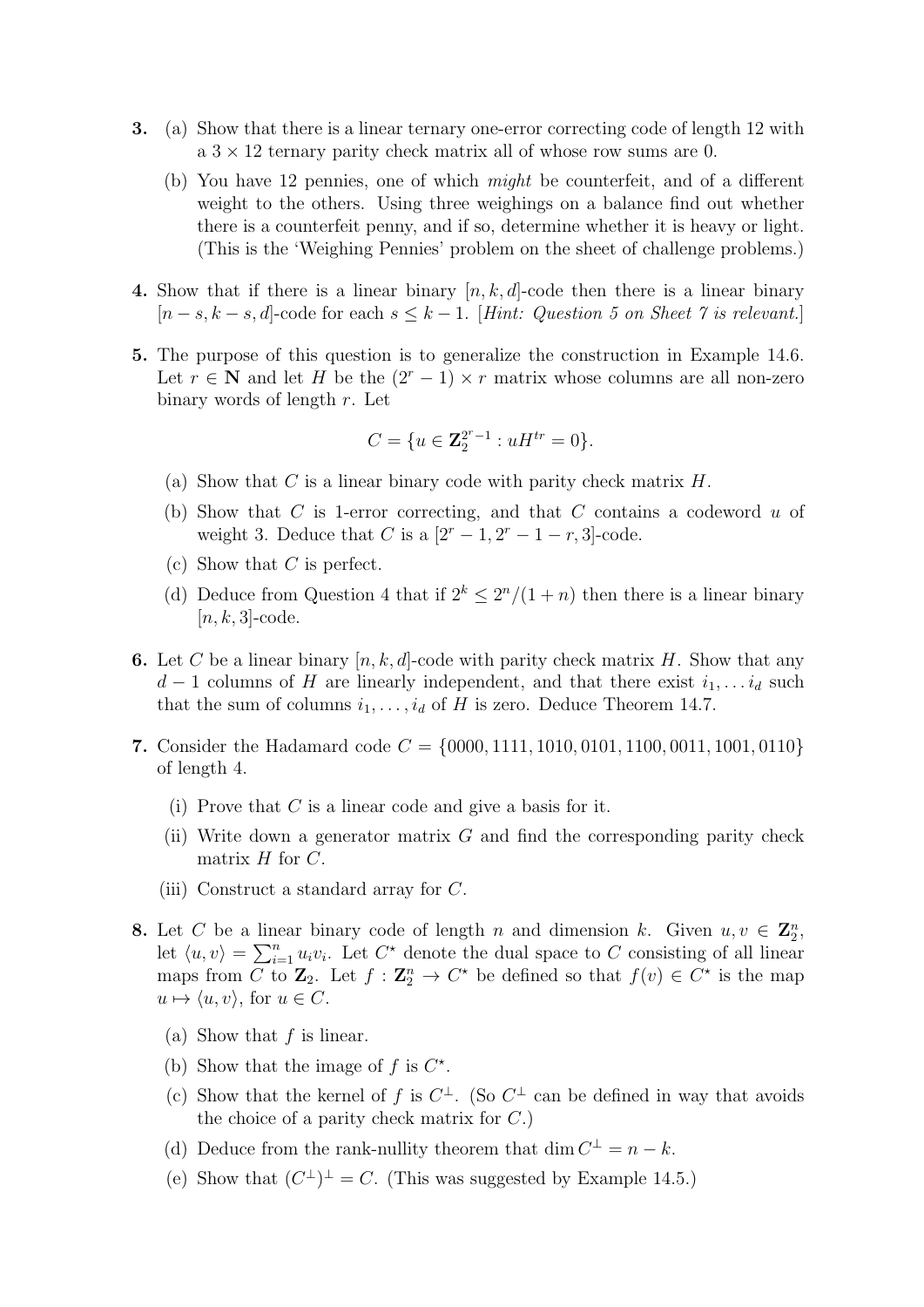# Questions 9 and 10 cover the final examinable material in the MSc/MSci course.

- **9.** (MSc, MSci) Let C be the cyclic code of length 4 over  $\mathbf{F}_5$  with generator polynomial  $q(x) = (x+3)(x+1)$ .
	- (a) Let  $f(x) \in \mathbf{F}_5$ . Show that  $f(x)$  corresponds to a codeword in C if and only if  $f(2) = f(4) = 0$ .
	- (b) Let  $u \in \mathbf{F}_5^4$ . Show that  $u \in C$  if and only if  $uH^{tr} = \mathbf{0}$  where

$$
H = \begin{pmatrix} 1 & 2 & 4 & 3 \\ 1 & 4 & 1 & 4 \end{pmatrix}.
$$

- (c) Show that C is equal to the Reed–Solomon code  $RS_{5,4,2}$  where polynomials are evaluated at  $1, 2, 4, 3 \in \mathbf{F}_5$ .
- 10. (MSc, MSci) Let C be the binary cyclic code of length 7 with generator polynomial  $g(x) = 1 + x + x^3$ .
	- (a) Write down a generator matrix for C.
	- (b) Show that

$$
\begin{pmatrix} 1 & 0 & 1 & 1 & 1 & 0 & 0 \\ 0 & 1 & 0 & 1 & 1 & 1 & 0 \\ 0 & 0 & 1 & 0 & 1 & 1 & 1 \end{pmatrix}
$$

is a parity check matrix for C. (For a more general result see Question 12.)

- (c) Show that C is equivalent to the Hamming  $[7, 4, 3]$ -code, as defined in Example 14.6. [Hint: compare the parity check matrix above with the one in Example 14.6. Both have all non-zero words in  $\mathbf{F}_2^3$  as their columns.]
- (d) Let  $C^-$  be the binary code consisting of all codewords in  $C$  whose weight is even. Show that  $C^-$  is cyclic and find a generator polynomial for  $C^-$ .
- (e) Does C properly contain any other cyclic codes?

In (d) and (e) you may find it helpful to note that  $x^7 + 1 = (x+1)(x^3 + x + 1)(x^3 + x)$  $x^2 + 1$ ) where the factors are irreducible.

# 11. (MSc, MSci). Let  $n \in \mathbb{N}$  and suppose that r divides n.

- (a) Show that  $g(x) = x^r + 1 \in \mathbf{F}_2[x]$  divides  $x^n + 1$ .
- (b) Find an explicit basis for the the cyclic binary code  $C$  of length  $n$  with generator polynomial  $g(x)$  and determine its dimension and minimum distance.
- (c) Show that the dual code of  $C$  is cyclic and find its generator polynomial.